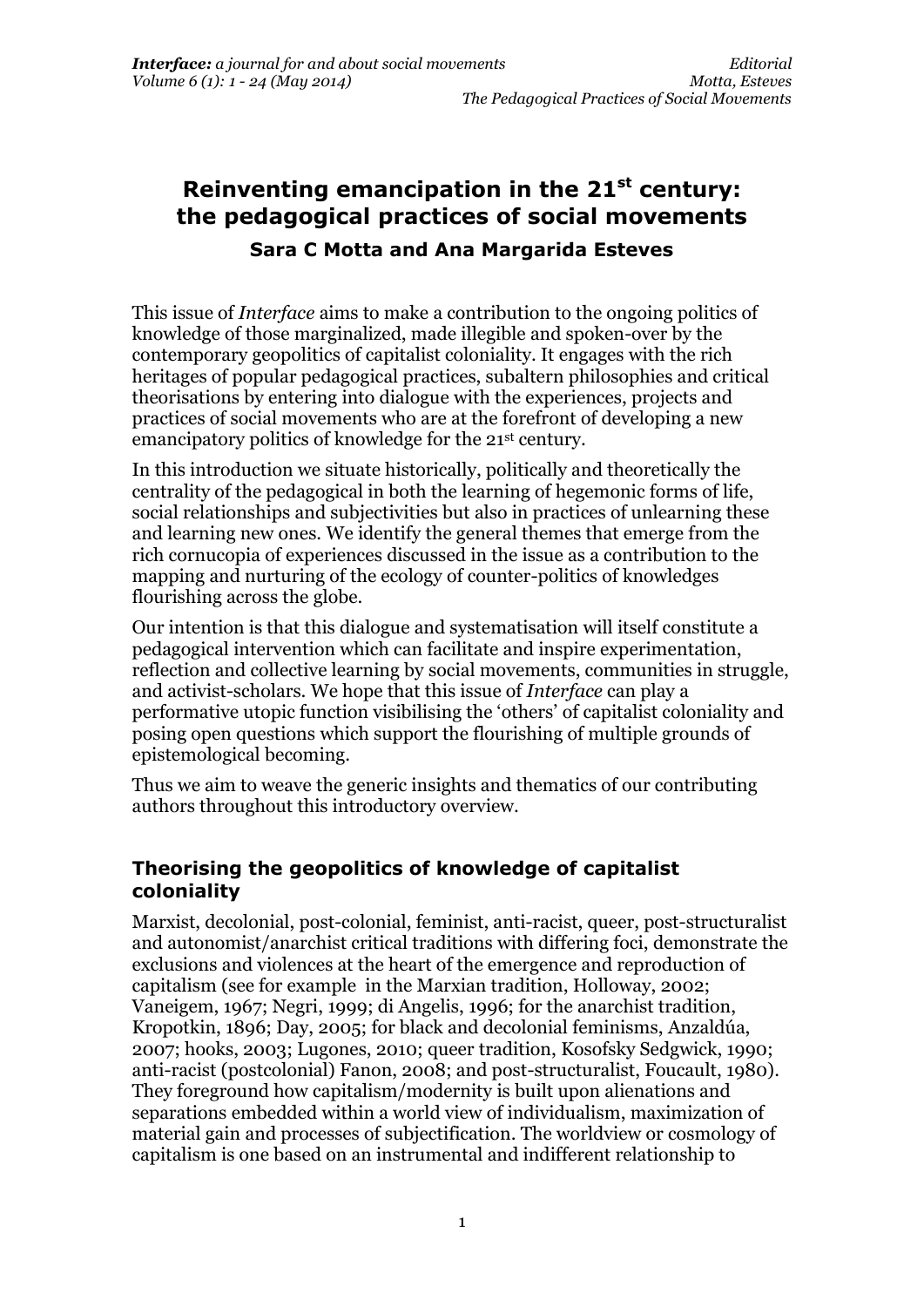nature, denial of 'other' worldviews and devaluing of the emotional and embodied. This is manifested in relationships of power-over, hierarchy and competition in the subjective and social realms and (re)produced through a spatial logic of separation, division and dispossession.

Crucially, as feminists have demonstrated these alienated subjectivities and social relationships are also gendered. Emotionality is a feminised construct associated with the irrational, the unruly and the shameful - something to be controlled to avoid disruption to the normal and rational social and physic order (Anzaldúa, 2007, pp, 38-40; Lorde, 2000, pp. 1-4). Alienation thus becomes embedded in our bodies, impoverishing our bodily relationships with each other and ourselves, and distorting our emotions resulting in toxic blockages and repressions (Lorde, 2000). Yet as Jamie Heckert (2013) describes 'to realise that the intertwined hierarchical oppositions of hetero/homo, man/woman, whiteness/color, mind/body, rational/emotional, civilized/savage, social/natural and more are all imaginary is perhaps a crucial step in letting go of them. How might we learn to cross the divide that does not really exist except in our embodied minds?'

And it is here where analytic and political attention to the pedagogical becomes crucial. Underlying and enabling the reproduction of such alienated and alienating ways of inhabiting, knowing and creating the world are a politics of knowledge which, as many of our contributors demonstrate is deeply monological, authoritarian and violent. This involves a conception of the world reflective of the particular interests of dominant groups, becoming 'incorporated into everyday life as if it were an expression of it, and to act as an actual and active guiding force, giving direction to how people act and react' (Gramsci, 1971, p. 268). As constructing consent to domination involves learning subjectivities, worldviews and ways of relating, it is, as many of our contributors acknowledge, inherently pedagogical. As Paulo Freire showed in *Pedagogy of the Oppressed (2001)*, such understandings of the self and the world that reproduce domination often continue even after the structural relationship that has caused that domination in the first place has been eliminated. The character and relational mode of oppressed people tends to be marked by the identification with the oppressor and an often unintentional desire to emulate him/her in terms of identity, position in the social structure and ways of relating to the "other". If that often unconscious tendency is not identified and actively deconstructed, the odds are that the oppressive relationship will be reproduced, this time with new protagonists.

Hegemony is not however closed and determinant. Rather the subaltern are also historical subjects with past political struggles, cultural practices, and moral economies. The residues of such histories infuse everyday consciousness and are conceptualized in Gramsci as good-sense, which "rough and jagged though they always are, are better than the passing away of the world in its death-throes and the swan-song that it produces" (Gramsci, 1971, p. 343). Therefore everyday consciousness is contradictory and fragmented even when hegemonic, leaving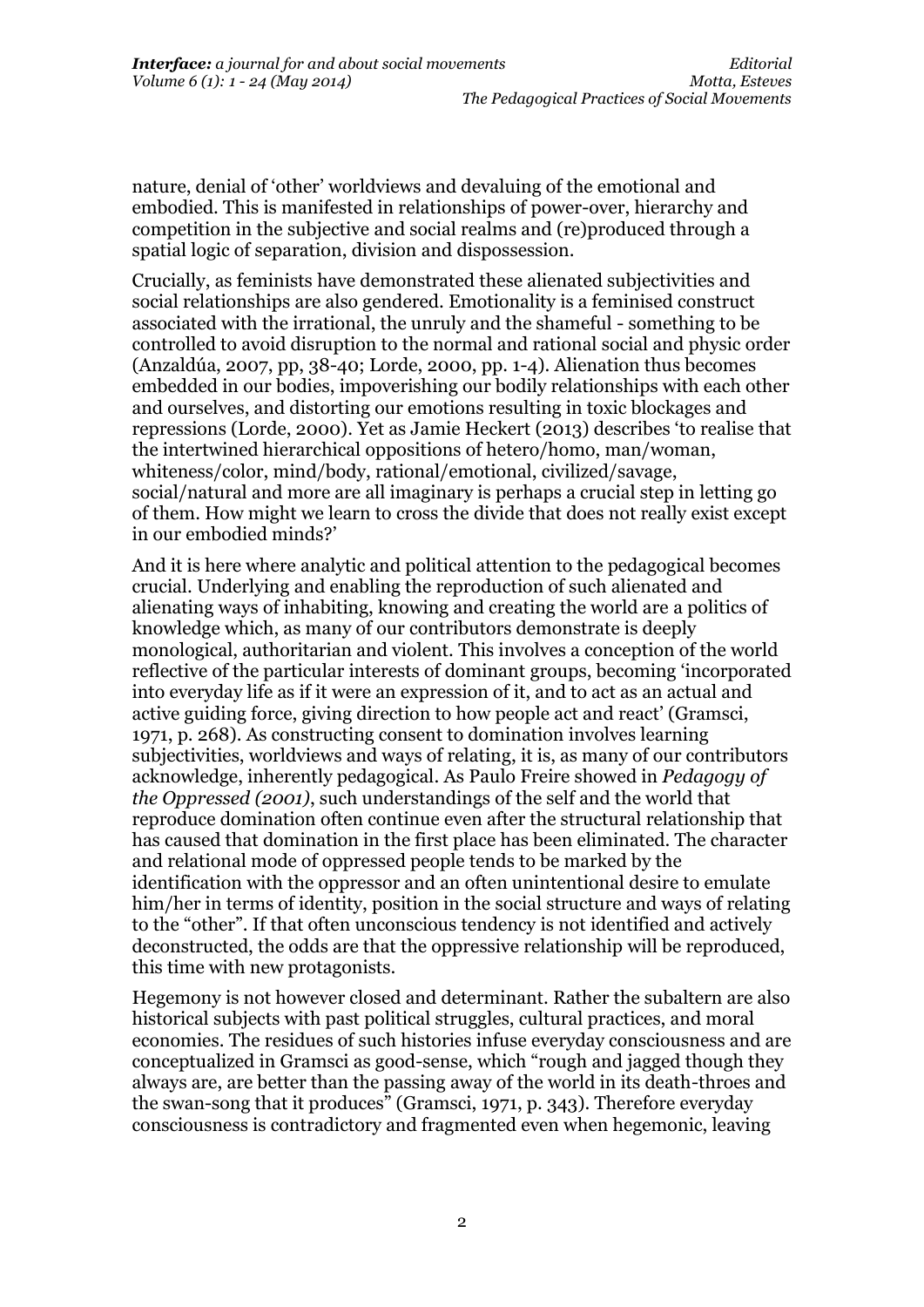the immanent possibility of the articulation of counterhegemonic moral economy and political practice in the subaltern.

Or as decolonial feminist Maria Lugones argued, it is not enough to deconstruct the ontological and epistemological violences at the heart of the geopolitics of knowledge of capitalist coloniality. To remain within this move is to reinscribe the colonised into the coloniser's logics of representation and to assume that as Lugones (2010, p. 748) describes 'global capitalist colonial system is in every way successful in its destruction of people's knowledges, relations and economies'. Rather we must remember through creating an incarnated peopled memory that 'it is her belonging to impure communities that gives life to her agency' and she is,

Neither simply imagined and constructed by the coloniser and coloniality…but is a being who begins to inhabit a fractured locus constructed doubly, who perceives doubly, where the sides of the locus are in tension, and the conflict itself actively informs the subjectivity of the colonized self in multiple relation'(Lugones, 2010, 7p. 48).

Building upon good sense or the fracture in the colonial locus means that as bell hooks argues (1990, p. 15) '[that] after one has resisted there is the necessity to become- to make oneself anew...That process emerges as one comes to understand how structures of domination work in one's own life, as one invents alternative habits of being and resists from marginal space of difference inwardly defined'. This implies that the construction of counter-hegemony, antihegemony or decolonisation involves 'learning to cross the divide', unlearning these relationships and practices and learning new ones by building upon fragments of good sense and the fractured locus between processes of subjectification and active processes of subjectivity. It is thus also necessarily pedagogical. This learning and unlearning can occur in the formal education, in the informal spheres of everyday life and centrally, in the pedagogical practices (formal and informal) of social movements.

### **Understanding the contemporary geopolitics of knowledge of capitalist coloniality**

In the contemporary geopolitics of knowledge, as forcefully demonstrated by many of our contributors, hegemonic pedagogies produce and reproduce a form of "abyssal thinking" (Sousa Santos, 2007) which renders illiterate, illegible and non-subject those millions of the global South and Global North thrown on the margins by contemporary capitalist logics. This epistemological politics posits 'the thinker' as the pinnacle of the knowing subject. This individualised 'Europeanised' subject has particular embodied attributes and affective practices. His detached, masculinised rationality is able to control the unruly and irrational emotions and bodily desires and the irrationalities of all others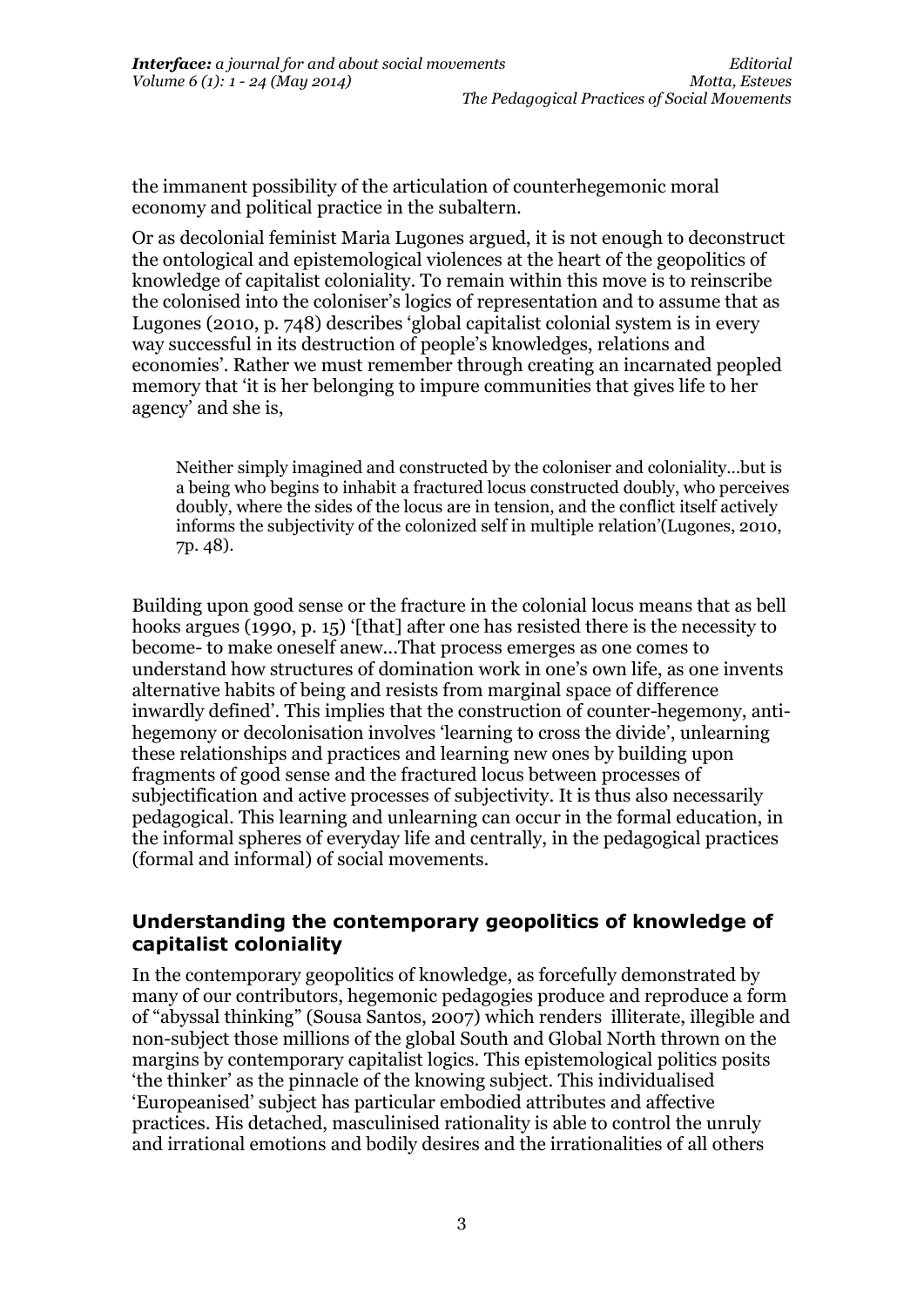named as disorderly and underdeveloped (Lorde, 2000; hooks, 2001, 2003). He is the subject fit for rule and ruling, a being of mind and reason as opposed to those non-subjects of irrationality and inhumanity.

Such geopolitics of knowledge is inherently produced through a violent relation against the 'other' as it attempts to render invisible, mute and absent through dominant pedagogies of power non-hegemonic subjects. As Lugones (2010, p. 745) describes this is:

the process of active reduction of people, the dehumanisation that fits them for classification, the process of subjectification, the attempt to turn the colonized into less than human beings.

Yet of course such particular forms of producing knowledge and the knowing subject are represented as views from no-where, eliding questions about power enacted through, and by, this particular subject and practice of knowledge production. In the contemporary period these logics have been deepened as externally designed (often by elites of the North) and implemented systems of ranking and evaluation of education are imposed in ways that create disciplinary mechanisms and self-disciplining subjects that devalue local, indigenous traditions of pedagogy, education, epistemology and ways of life (Motta and Cole, 2014). This seeks to create a set of institutional mechanisms, discourse and pedagogical practices that prevent the development of critical and autonomous communities of praxis. The result of these practices is to deepen in every more insidious ways the geopolitics of knowledge of capitalist coloniality by situating the masculinised European epistemological, monological and individualized subject as the centre through which all other contents and forms of epistemological practice are judged devalued and ultimately eradicated (Agathangelou and Ling, 2004).

Importantly, ways of knowing are also ways of inhabiting and creating the world and each other. To eradicate the former therefore enacts not merely a discursive eradication but an ontological denial of being 'otherwise'. As Lugones (2010, p. 745) describes the on-going politics of coloniality

justifie[s] the colonization of memory and thus of people's sense of self, of intersubjective relation, of their relation to the spirit world, to land, to the very fabric of their conception of reality, identity and social, ecological and cosmological organisation…the normativity that connect[s] gender and civilization [becomes] intent on erasing community ecological practices, knowledge of planting, of weaving, of the cosmos.

Within this as our authors demonstrate those of the margins of Africa; Latin America, North America and Europe are marked by their representational absence as rational subjects. If they are brought into view it is as the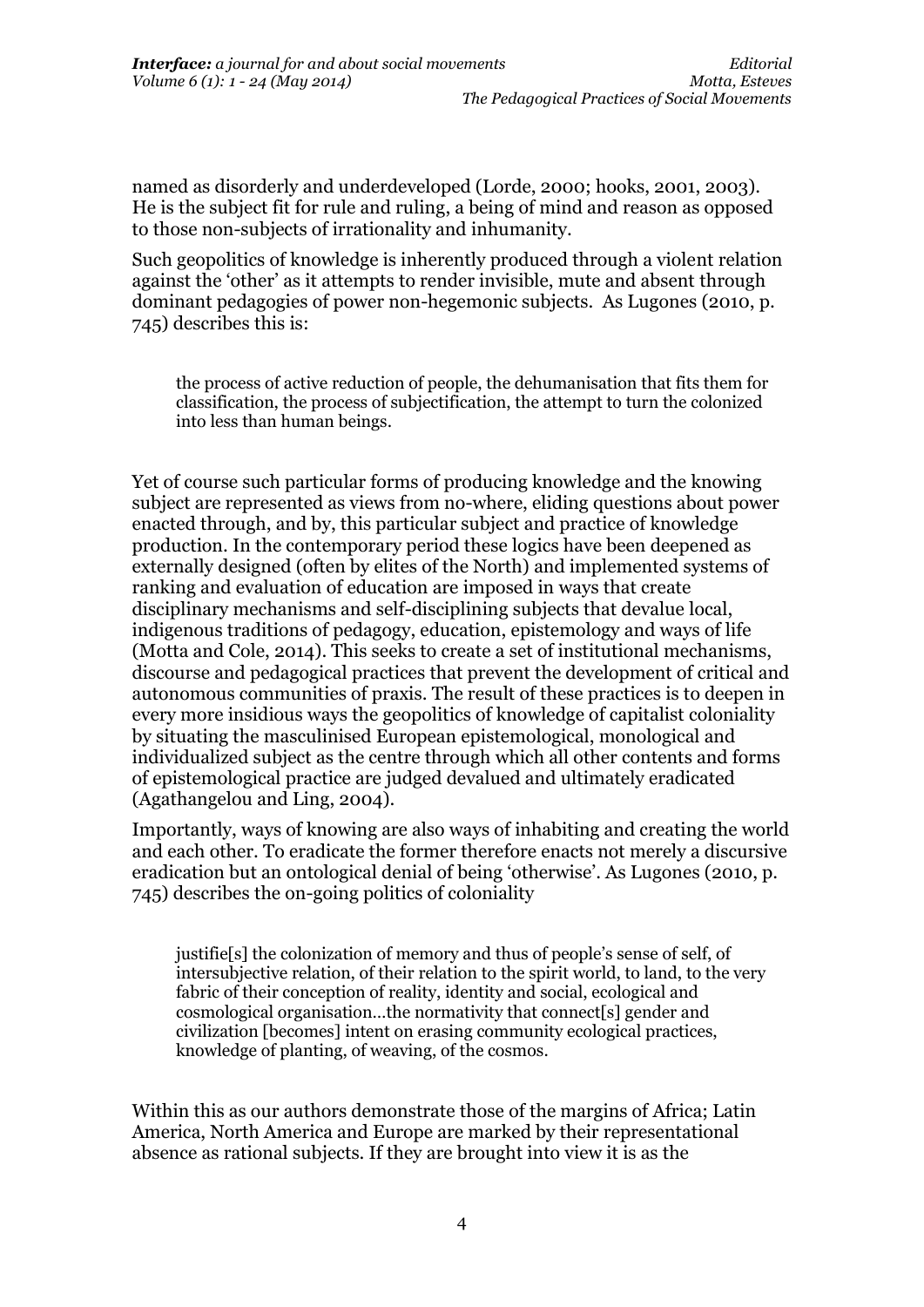pathologised non-subjects outside of the bounds of normality, insane, deviant, and subject of criminalisation or 'education'.

Of course the absence of these subjects in dominant pedagogies of power necessitates the agency of the knowing subject of capitalist coloniality. This 'knowing' subject speaks over the needs, desires, realities and struggles of the subaltern, to suggest the forms of education, politics and practices that she would need to become a political subject. Yet the contours of political economy into which she is inserted as non-subject reproduce the violent logics of ecological, material, political, epistemological and ontological denial, through which she becomes a gendered, classed and raced object of rule.

Such logics of denial of the presence, being and ways of knowing of oppressed communities implies that to make visible and re-place these subjects necessitates exceeding the logics of capitalist coloniality in thought and practice. To render visible, in this way, the non-subjects of contemporary capitalism as knowing subjects is an act which shatters the violences at the heart of the contemporary geopolitics of knowledge. This is something which many of our contributors enact and which we aim to practice through this Introduction. Practices of visibilisation (be that textual, visual, embodied, audio) are an act of public pedagogy embedded in ethical and political commitments to recognising the epistemological privilege of those represented as uneducated, irrational and illiterate.

The geopolitics of knowledge produced through the colonial capitalist pedagogies of everyday life enacts therefore a violent monological closure and silencing of all 'others''. Emotional, embodied, oral, popular and spiritual knowledges are delegitimized, invisibilised and denied. Other ways of relating to the earth, each other, the cosmos and our selves are annihilated. These epistemological logics are not external to the colonised and oppressed subject. Rather the long process of subjectification of her to the internalisation of the hierarchical and alienating dichotomies of being, knowing and relating of capitalist coloniality creates as Gil, Purru and Lin describe 'epistemological wounds and ontological wounds' (2012, p. 11).

As our contributors suggest it is not only in the shape of public pedagogies which render visible, literate and subject those made superfluous by capitalist coloniality which constitute counter-hegemonic pedagogical practices. Rather movements are involved in unlearning the oppressor's logics as they reproduce and mark who is heard, seen and rendered knowing within movement struggles and practices. The pedagogical practices of social movements therefore have two moments; one to deconstruct and rupture dominant pedagogies of epistemological and ontological denial by appearing as knowing-subjects. The other moment is the affirmative co-construction of becoming otherwise to these logics as communities and subjects.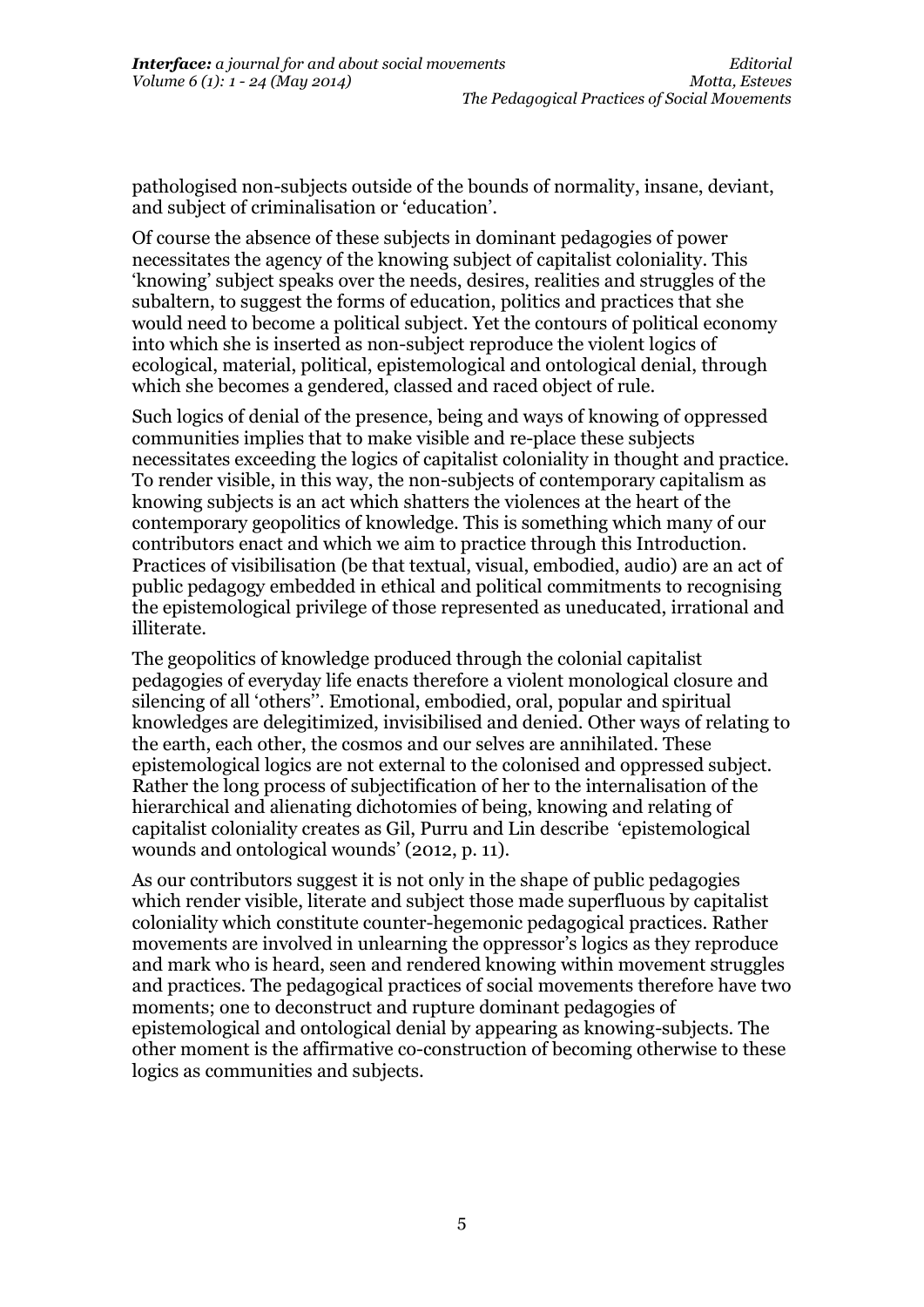## **Counter-politics of knowledge: 'Other' histories**

The pedagogical practices of the movements and struggles analysed and systematised in this issue emerge from and build upon rich traditions of subaltern philosophies, knowledges and pedagogies. These include indigenous cosmologies, liberation theology, traditions of popular education, participatory action research (PAR) and practices emerging from anti-racist, queer and black feminist traditions.

In the case of our contributions from Latin America these pedagogical practices are descendants of Simon Rodriguez's project of epistemological emancipation. Escobar elaborates on this project (cited in Cendales, Mejia and Muñoz, 2013, 7),

[Rodriguez] wanted all - blacks, indigenous poor, direct descendants of the coloniser-to be equals; he intuited that education could fulfil this task because he had no doubt of the intellectual capacities of anyone, and believed conversely, that the people should be the basis from (which) popular democracy is constructed.

In the Latin America and South African contributions they also build upon the heritage of critical educators such as Paulo Freire and Orlando Fals Borda. For Freire knowledge does not exist as a fixed object of facts (a bank) from which individuals might make withdrawals. Rather knowledge is constructed through the dialogical process of engagement between the self and the other, mediated by the world (Freire 2006, p. 25). The understanding of knowledge as an abstract object which constructs its subjects is critiqued as a stagnant, degenerate knowledge by which "words are emptied of their concreteness and become a hollow, alienated verbosity" (Mignolo, 1999 p. 52). As Jonathan Mansell (2013) explains,

In such circumstances, knowledge becomes the master of people; people become mere vassals to be filled with knowledge. Knowledge is in this context anti-democratic: distant, remote, imperial grammar, to be recited without innovation, without questioning, in this context knowledge disembodies people, turns them into mere repeaters, imitators rather than allowing them to develop their radical personhood as unique creators of meaning.

Traditions of Participatory Action Research (Fals Borda, 2001; Rahman, 1993) also frame movement practice with a commitment to, as Jonathan Langdon, Kofi Larweh and Sheena Cameron argue in their article about the Ada Songor Advocacy Forum of Ghana, 'anti-Eurocentric desire to stop studying the exoticised others'. Such traditions critique colonial knowing subjects and practices of knowing as reproducing the silencing of the exoticised underdeveloped 'other'. Instead they favour practices and pedagogies of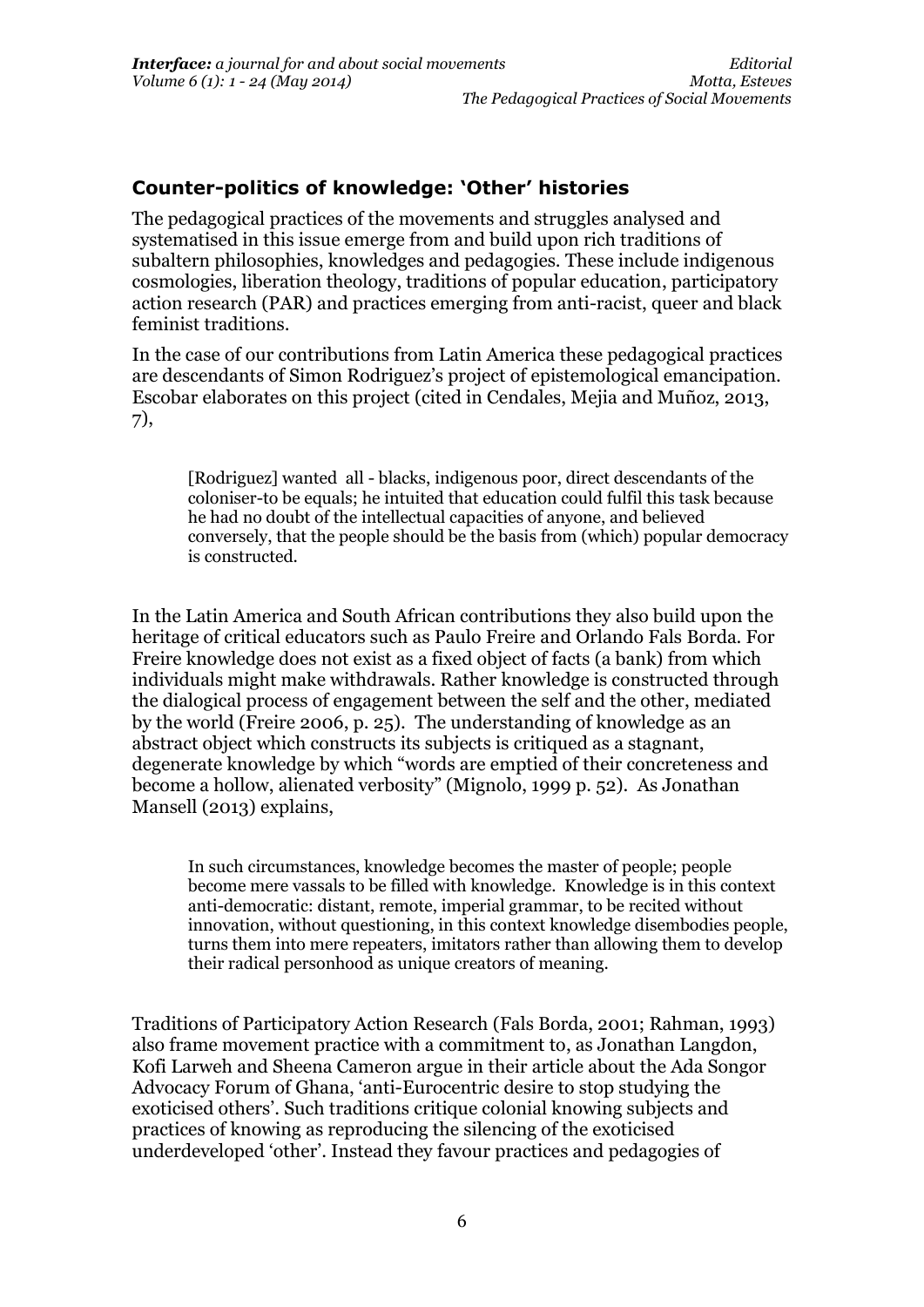knowing which emerge from the context of community struggle. As in traditions of popular education, knowledge is practiced as a verb not a noun, and emerges from the collective reflective practices of subaltern subjects.

Within both the African and Latin American contributions the role of spirituality and indigenous traditions has played an important role in creating the conditions of emergence of counter-politics of knowledge of the oppressed. One such subaltern spirituality is liberation theology – a radical and popular Catholic tradition characterized by an ethical commitment to the body of suffering poor, faith realized through action for the oppressed, the Bible reread collectively, a focus on direct access to the word of God, and a commitment to self-actualization of the oppressed through their own liberation (Boff and Boff, 1987: 1–9). As Boff and Boff (1987: 9) describe it, it is a biblical frame of reference in which "knowing implies loving, letting oneself become involved body and soul, communing wholly—being committed."

As Sandra Carvalho and José Mendes demonstrate in their contribution 'Práxis educativo do Movimento 21 na resistência ao agronegócio' and John Hammond in his piece reflecting on the role of Mística in the MST, liberation theology has played a role in facilitating a structure of emotion based on solidarity and a collective affective commitment to courageous action in the face of injustice. These traditions facilitate the unlearning of hegemonic emotional landscapes of fear and degradation and the learning of emotional attachments of inspiration and dignity. The collective practices and moral economies influenced by this tradition inflect the movements with an ethical commitment to all having the right to speak and to playing a part in realizing their faith and self-liberation.

In the case of the Ada Songor Advocacy Forum of Ghana as Langdon, Larweh and Cameron describe, communities create ecologies of activism in which the struggle for life and community is bound up with literacies based in oral traditions of storytelling. Here knowledge is shared and developed intergenerationally. Everyday spiritualties come to the heart of the constitution and practise of a counter-hegemonic politics of knowledge. They enable a contestation and transgressing of the dominant politics of knowledge of capitalist coloniality which separates the word from the world and as Langdon at el argue create 'learning that reinforces local ownership of this conversation in opposition to narratives of globalization and state-led visions of large-scale development.' Here communities create practices of naming the world through telling their own stories and collective authoring an 'other' historicity. This contests dominant historiographies which erase and deny them as knowingsubjects.

In the European context these practices build upon the heritages and traditions of working class adult and community education and informal and formal educational struggles. In both the European and North American contexts our contributors Timothy Luchies (Anti-Oppression as Pedagogy: Prefiguration as Praxis)**,** Joe Curnow (US movement United Students for Fair Trade) and Rhiannon Firth (Critical Cartography as Anarchist Pedagogy) highlight the importance of anti-racist struggle, feminist praxis, anti-colonial struggle, queer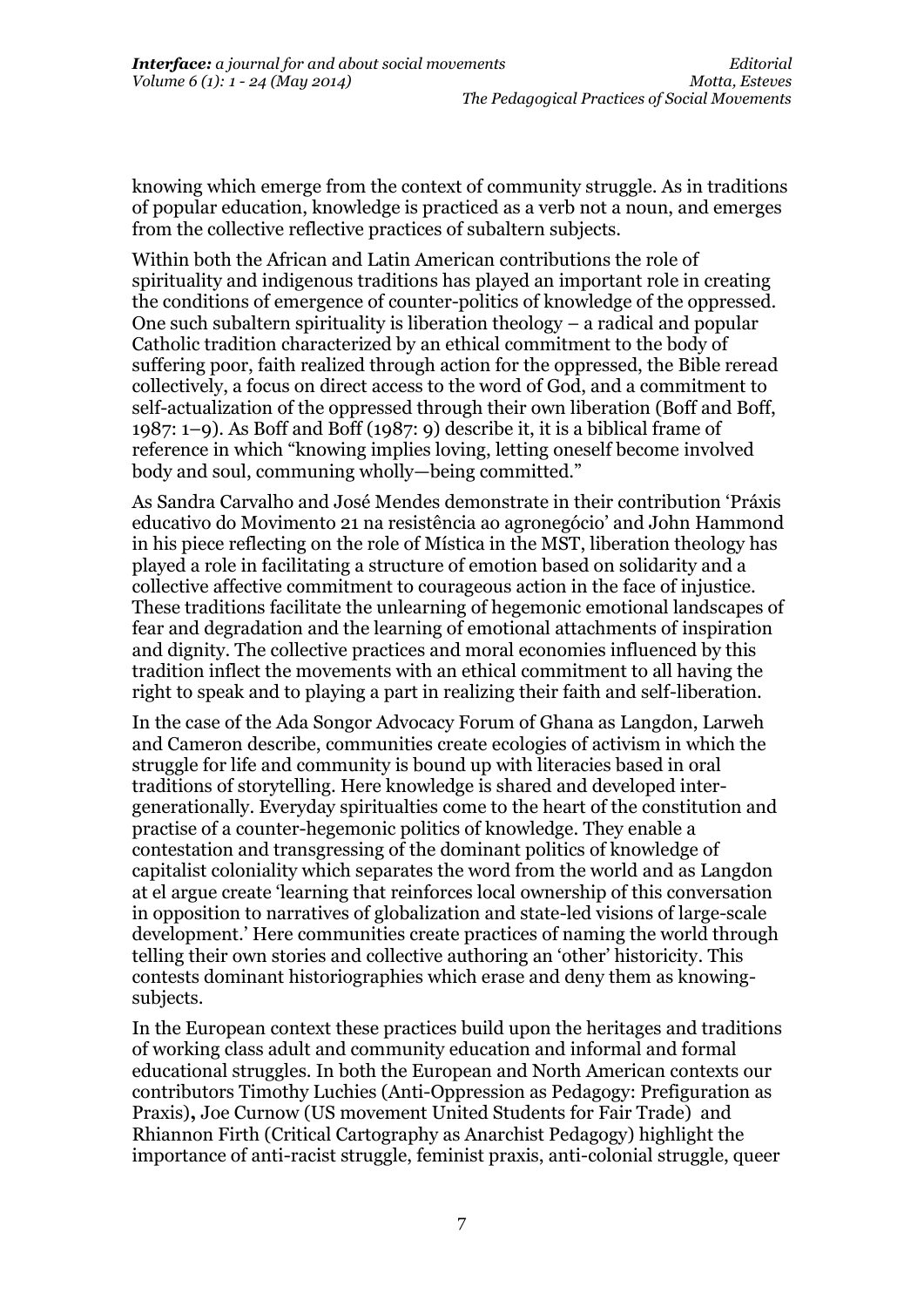politics and autonomous/anarchist traditions in the development of movement pedagogical practices. In differing ways these heritages have shaped a moral economy and cultural practise committed to inclusion and the fostering of radical difference and dialogue. They explicitly contest the silencing and authoritarian logics of monological constructions of identity, politics and meaning. These traditions shape movement philosophies and political commitments through their attention to how the logics of capitalist coloniality and patriarchy enact processes of subjectification which deny oppressed communities' autonomy, criticality and creativity. Movements have thus developed theorisations arising out of their experiences of the oppressor's logic shaping internal movement practices in the form of habits of being, ways of relating and forms of subjectivity. This has inflected the pedagogical practices of movements with a deep concern to foster internal pedagogies that seek to unlearn dominant logics of being and relating so as to facilitate meaningful inclusion, voice and the conditions of co-construction of movement praxis.

These subaltern educational heritages, traditions, philosophies and practices dethrone the knowing subject of patriarchal capitalist coloniality, which (emphasises) *his* mastery of others and production of the word as separate from the world. In contrast, emancipatory pedagogy fosters processes of mass intellectuality and creativity which build from the embodied experiences of oppression and alienation. They are embedded in commitment to selfliberation, reconnecting pedagogy with politics and educator-educatee with their intellectual-political capacities. These enable communities to re-author themselves through the power of the word which, as Freire argued, is the power to name and change the world (1996, p. 69). This politics embraces multiple forms of knowledge, including the affective, embodied, oral, cognitive and cultural. It experiments with collective and horizontal pedagogies which enable communities to autonomously produce themselves and their communities. Centrally, these communities and movements enact in their knowledge practices the creation of an 'other' history to that of dominant historiography and weave as Lugones describes 'an incarnated peopled memory' (2010, 48)

### **Thematics in the pedagogical practices of social movements: privileging the epistemological margins**

Many of our contributors demonstrate that movements and scholar-activists are committed to a politics of knowledge that privileges the epistemological margins. Movement praxis therefore involves rendering visible and knowing those superfluous non-subjects of contemporary capitalism. As bell hooks (1990, 149) describes, 'I was not speaking of marginality one wishes to lose- to give up or surrender as part of moving into the centre- but rather as a site one stays in, clings to even, because it nourishes ones capacity to resist. It offers to one the possibility of radical perspective from which to see and create, to imagine alternatives, new worlds'. Here the margins become transformed from a space of deprivation and lack into a privileged space of epistemological possibility.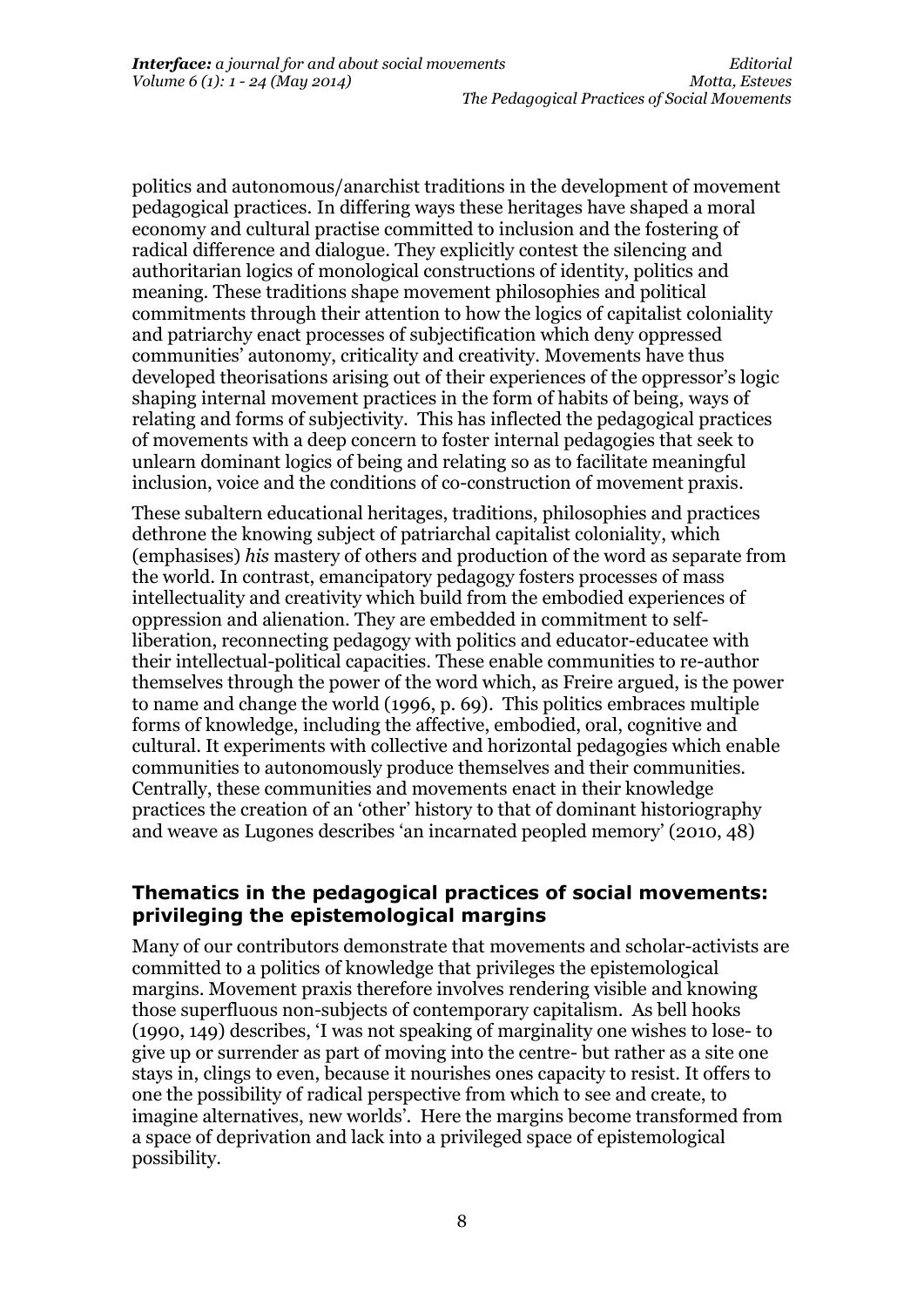The pedagogical comes to the heart of this politics, not conceptualised as a set of methods but rather but as a philosophy of life and practice of struggle. This can imply in the case of the movements from the Global South developing heritages of popular education to create pedagogies and practices which enable collective and critical reflection on the experiences of oppression. As our contributors Cerianne Robertson, Gerald Gill and Anne Selmeczi who write in relation to Abahlali baseMjondolo (Abahlali) from South Africa note, it involves an ontological and epistemological 'turning on its head' of dominant pedagogical practices of producing shack dwellers as politically illiterate, irrational and ignorant. This is achieved through developing embodied public and internal pedagogies of presence, voice and intellectuality. It can also imply, as shown by Kowzan, Zielińska and Prusinowska, the creative use of disruption as a way of opening spaces of interrogation and possibility within mainstream, formal pedagogical practices. In their analysis of case studies of politically motivated disruption, by members of the audience, of university lectures in Poland, the authors show how such oppositional practice not only opens space for the public acknowledgment of epistemological margins, but also is in itself a pedagogical act that promotes learning from the part of disrupters, as well as the institutional structures of the university. The result is changes in the methods of disruption, as well as in the way public university lectures are organized.

In the case of North American movements, as Timothy Luchies demonstrates, this involves visibilising those on the epistemological margins *within* movement politics through traditions of anti-oppression praxis. Here the voices of queers, people of colour, women and subjects who face intersecting oppressions take centre stage. They help to configuring internal pedagogies which facilitate the unlearning of the oppressor's logic of hierarchy, power-over and closure which often structure who is heard and who is silenced within movement practices.

# **Dialogue of knowledges and multiple literacies**

The pedagogical practices of social movements decentre the knowing-subject of capitalist coloniality through unveiling the violent logics at the heart of this practice of knowing. To different degrees this practice of decentring does not attempt to replace one form of knowing with another monological form of knowing but rather facilitates dialogues of knowledge. This is demonstrated in our contributions which reflect and analyse the experience of the MST and Movimento 21 of Brazil and the Ghanaian Ada Songor Advocacy Forum. In these experiences critical political economy, legal theory, non-textual narratives, cultural practices and participant experience are combined to create readings and interpretations of the world which facilitate and strengthen the collective agency of oppressed communities.

This dialogue does not remain within as Mignolo describes 'the content of the conversation' of capitalist coloniality but 'change[s] the terms of the conversation' (2009, 4). Thus to know and the knowing subject are not separated from the embodied. A crossing of the separation between the mind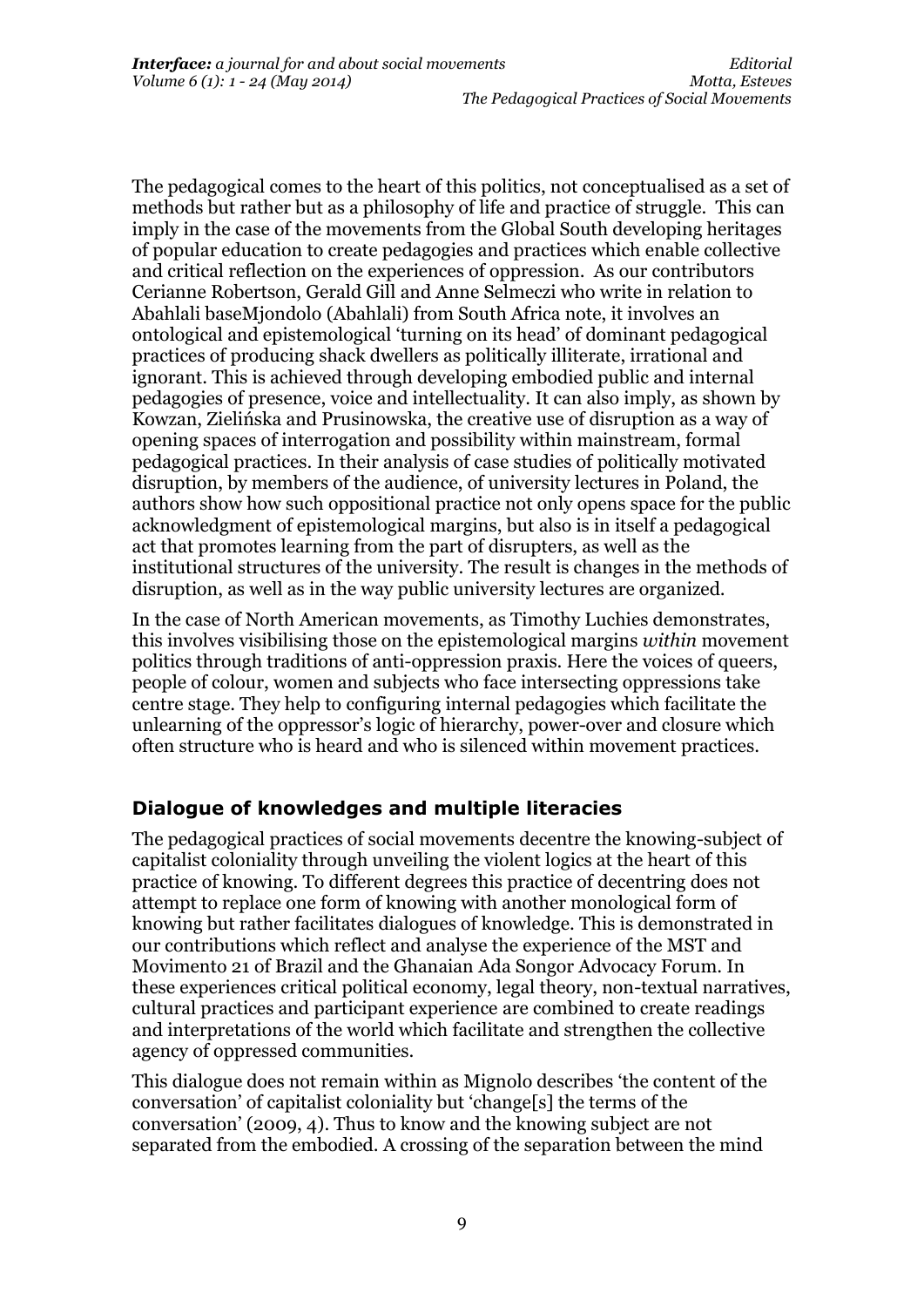and body is enacted and thus knowledge and knowledge practices are not delimited to textual abstraction. Rather multiple literacies are embraced. The experiences of the Ghanaian Ada Songor Advocacy Forum which build on community cultural practices of storytelling is a prime example of the (re) creation of what it means to know, what knowledge is and who constitutes a knowing subject. Oral dialogues of knowledge are developed in which metaphor and symbolism are created to (re)present the world. These visibilise the capacity to make history of those rendered 'silent' objects of 'development', and (re)create the present and possibilities for the future through analysis of external power and internal movement power dynamics.

As Rhiannon Firth demonstrates in her contribution about '56a Infoshop map archive' in London multiple literacies and knowing-subjects can be created through co-constructing visual forms of representation and shifting spatialities of knowing. Key to this are embodied practices of creating counter-narratives of the city which expose its multiple realities and how power is spatially constructed. Here one comes to 'know' ones place in the urban landscape with greater intensity and depth. It can also involve co-constructing other practices of creating the city both in representational form and through embodied practice. This facilitates as Firth describes 'epistemological pluralism' as a grounds for radical political practice as subjectivity, process and protest. In these examples those denied voice learn to speak in multiple tongues re-working what it means to theorise, to know and be. As Gloria Anzaldúa (2007: 81) describes in relation to the Chicana experience but eminently applicable here, 'I will no longer be made to feel ashamed of existing; I will have my voice….I will have my serpent's tongue- my woman's voice'.

### **Informal pedagogies: facilitating movement emergence and sustainability and/or reproducing exclusions?**

Many of our contributors demonstrate how the pedagogical practices of social movements involve practices of learning and unlearning internal to the movement. These occur in the micro-practices of movement everyday life. They can included anything from the organisation of campaigns, resource management, development of tactics, distributions of tasks, socialising and storytelling, meetings, and development of movement strategy and understanding. Informal pedagogies enable the learning of specific skills. They also embody learning of the practices and understandings which (re)produce a movement's dominant political meanings, knowledges, subjectivities and relationships. As Joe Curnow describes in his contribution in relation to US student movement United Students for Fair Trade 'Essentially, the community itself is the curriculum that members are learning, reproducing, and innovating through their collaboration'**.** And as Carvalho and Mendes also demonstrate in the case of the Movimento 21 much of the construction of movement practise and strategy has occurred in everyday movement spaces such as meetings, marches and assemblies. In these an on-going dialogue of knowledges has been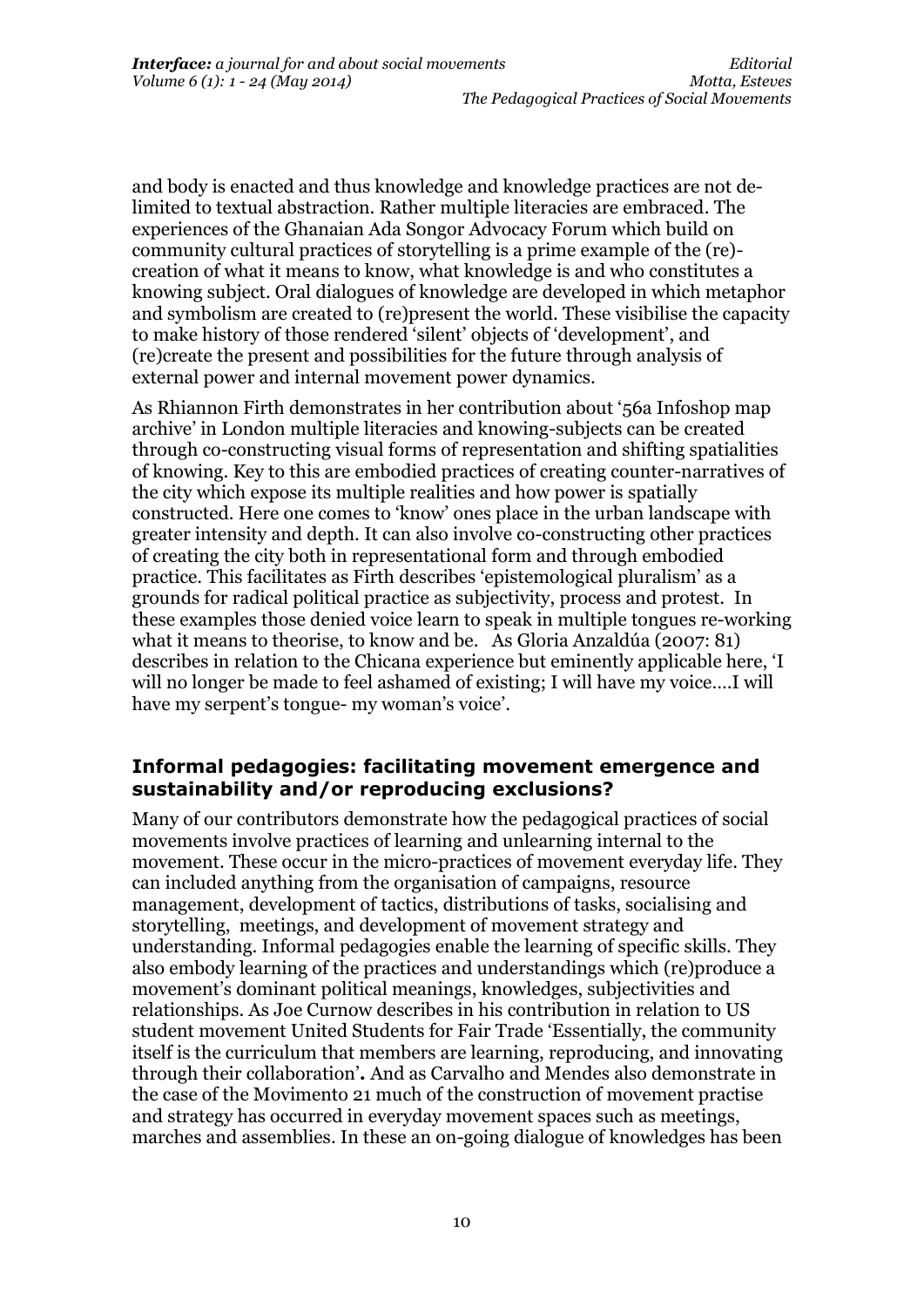facilitated to enable a coming together of diverse communities, forms of knowing and subjects of knowing.

Such informal pedagogical processes are often at the heart of the consolidation and sustainability of movement culture, relationships, institutions, identity and strategies. They transgress a practice of learning as separate from experience, systematisation as separate from struggle and knowing as a noun. Rather they suggest that movement knowing is an interactive process in which strategy, identity and belonging are continually negotiated and potentially transformed through collaboration and collectivity.

These experiences also demonstrate how the pedagogical does not refer to a method of learning but rather a political project of struggle in which practices of learning are embedded. As Curnow (in this issue) argues, such situated learning 'is a social learning rooted in participation in a community rather than an individual's uptake of content.' The pedagogical in this sense cannot be confined to the narrow limits of hegemonic understandings of education, which alienates and separates the body from the mind, the classroom from the community, and the knower from the known. Rather learning occurs in multiple spatialities, through multiple subjects and these knowing-subjects become creators of political agency, movement practises and imaginaries, and in some cases collective self-liberation.

However, as demonstrated by both Curnow and Luchies in their contributions in relation to North America, what is learnt through such informal pedagogies are a movement's dominant understandings and practices. These can often be exclusionary along race, class and/or gender lines. Both authors underlie how movement practices can mirror the coloniser's logics and how to unlearn these logics involves a politics of knowledge and pedagogies that emerge out of the dissonance experienced by the subjects on movements' margins. As Curnow argues, out of such dissonance can be fostered and facilitated 'oppositional consciousness and opportunities for conscientization'. Here questions about dominant practices, norms and sociabilities and what these obscure from view, what remains unarticulated in their languages, and what has been absent from their thought can be collectively asked (Nakata et. al. , 2012).

If we fail to do such internal pedagogical work then our movements can reproduce the very logics of ontological and epistemological silencing that they seek to transform. As Luchies describes 'When we fail to confront the materiality of White supremacy, settler-colonialism., heteropatriachy, dis/ableism and capitalism we fail to address some of the most powerful institutions structuring social movement action. And because these institutions directly impact participation and internal dynamics in our movements, failure to address them undercuts our potential to create effective strategies of resistance'

This involves visibilising internal privileges and power structures through creating practices other than the norm. To facilitate such possibilities involves fostering the conditions of possibility for speaking, listening and voice, not as a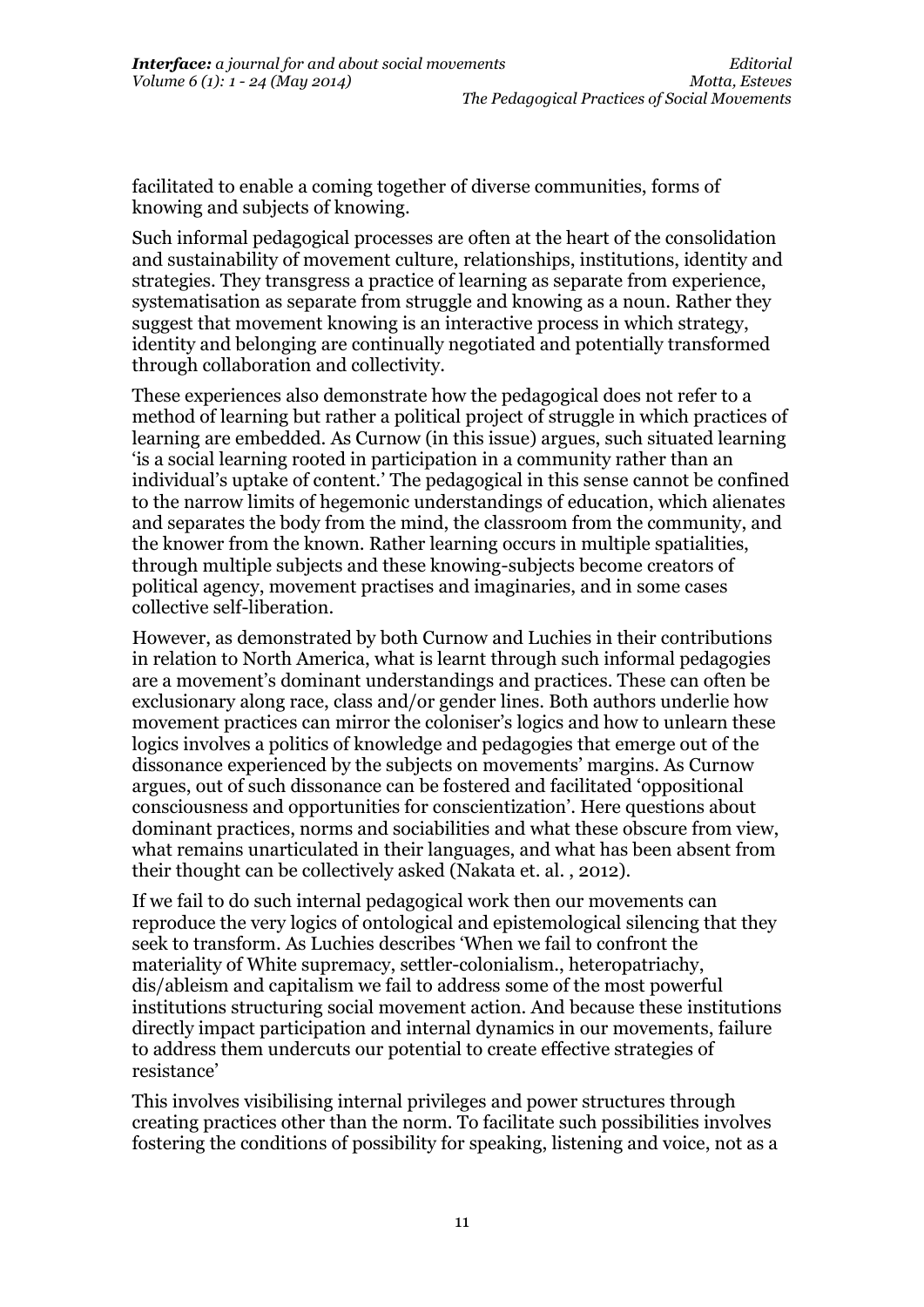means to name and shame others but rather opening the conditions for the possibility of anti-authoritarian practices in all aspects of movement reproduction. Here the role of monologue also becomes central, not monologue to silence and deny others, but rather to facilitate the appearance on the political stage as knowing subjects of those who are denied voice and legibility in our movements. As Luchies describes often those who speak out in relation to internal hierarchies are misnamed as disruptive and problematic. This suggests that the pedagogical practices of social movements can also involve unlearning ourselves, ways of inhabiting the world and forms of relating to others which reproduce the logics of capitalist coloniality.

# **Formal pedagogies: multiplicity in praxis**

Movements also develop formal pedagogies and educational practices that enable the emergence and consolidation of counter-hegemonic politics of knowledge. Methodologies, curriculum, stimulus, programs, and autonomous sites of learning are created. As Edgar Guerra Blanco demonstrates in his contributions about the experience of Frente Popular Francisco Villa (FPFV) movement of Mexico, a militant school was set up to provide political education. This enabled the flourishing of a rich and diverse left universe of intellectual discussions, debate and strategies. It ensured that educational practices were generalised across the movement, undercutting the formation of intellectual hierarchies.

Or as Sandra Gadelha and Ernandi Mendes demonstrate, the movements and organisations involved in the emergence and consolidation of the M21 have been involved in developing Educação do Campo, an understanding of rural education that is *in* and *for* the rural population. This has resulted in the development of 'other' teachers and 'other' schools which contest the dominant politics of knowledge in Ceará and Brazil in which peasants are represented as ignorant, backward and uncivil. Rather it develops a situated politics of knowledge in which learning is reconnected to ethics and political commitments, knowing to everyday life and the spatialities of learning are multiple including all areas of movement life. This formalisation of situated learning enables a qualitative shift in the levels of systematisation and generalisation of movement education. Their practice decentres and re-orders academic knowledges to facilitate the collective construction of knowledges for social transformation. In many ways these are prefigurative epistemologies (Motta, 2011) which dethrone the knowing subject of capitalist coloniality.

Similar practices of formalisation of learning and knowledge practices have occurred in Abahlali baseMjondolo. As Cerianne Robertson demonstrates in her contribution, 'Professors of our own poverty: Intellectual practices of a poor people's movement in post-apartheid South Africa' the movement contests hegemonic politics of knowledge which present shanty-town dwellers as illiterate and 'out of order.' Rather, they resignify such terms through concepts such as living learning and the shack intellectual. They have developed a deep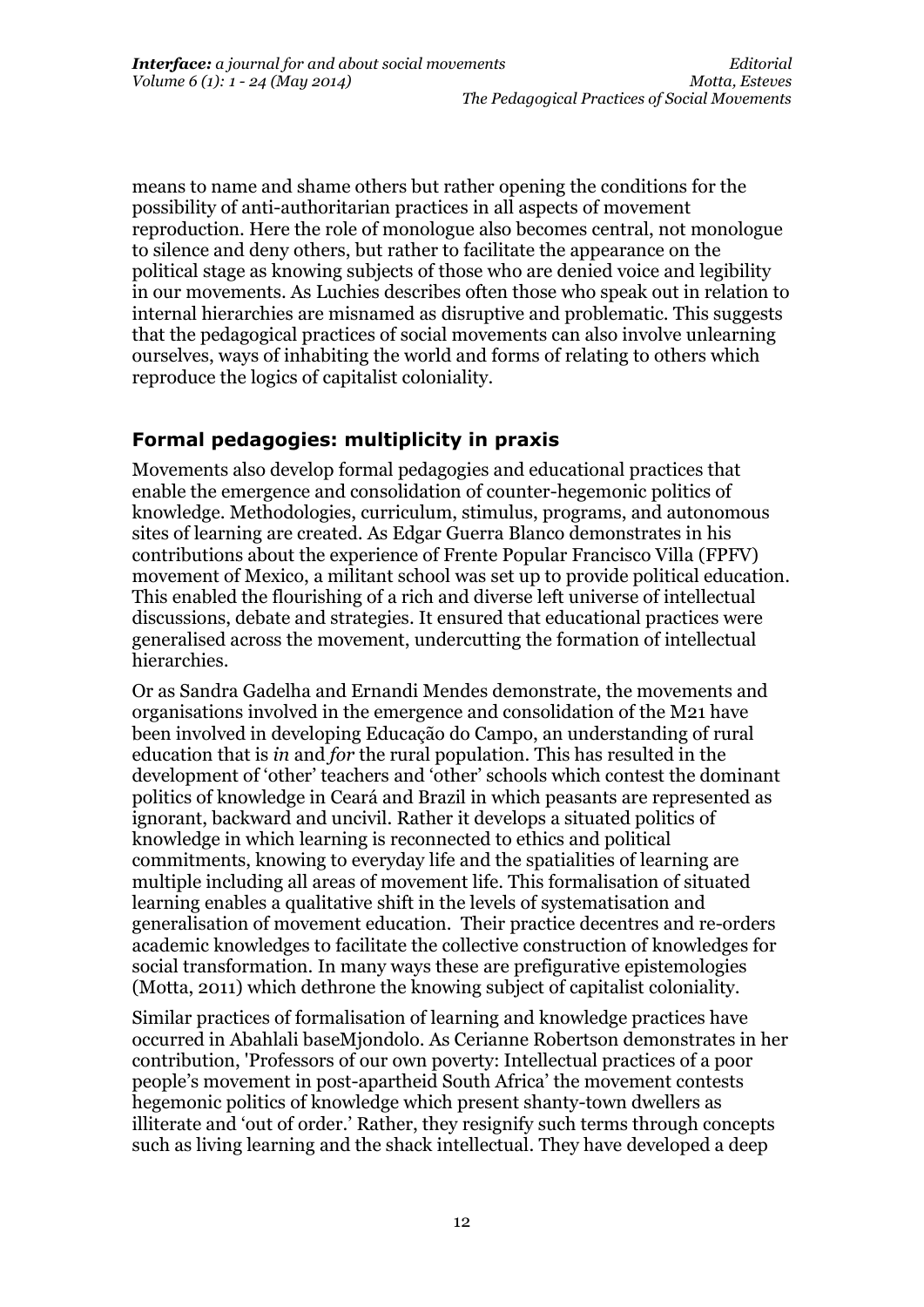critique of the colonising logics of formal education through creating their own University of Abahlali. Here learning is linked to reflection on experiences of oppression and exclusion and is again necessarily outside of any sanitised and separate educational space. They create a dialogue of knowledges but on their own terms not on the terms of the dominant, thus inviting outsiders to engage with them but in their placed based practices.

Some might suggest such movement knowledge practices can reify hegemonic common sense and become conservative localism. However, the movement hopes to create alliances, practices and knowledges across epistemic, social and geographical borders as a means to contest and transform the global nature of capitalism but also enrich and deepen their own processes of transformation. This politics of knowledge supports epistemological pluralism. It does not seek to hegemonies the poor's struggle under one banner but facilitate radical and multiple differences *of* and *from* the margins.

In the case of North America as Luchies demonstrates the influence of antioppression, anti-capitalism and anti-imperialism heritages and increasing turn to post-representational forms of political life have shaped political cultures which are committed to the contestation and transgression of authoritarianism. This situated movement learning has often resulted in relatively formalised norms of political engagement for example the use of particular methods of decision-making such as consensus or specialised techniques of facilitation of meeting spaces and workshops. However, as Luchies demonstrates, this can lead to a separation of the pedagogical from its political and philosophical underpinnings in which 'anti-oppression has sometimes become a set of methods that reproduces exclusions and silences'. Eurig Scandrett in his Action Note 'Popular education methodology, activist academics and emergent social movements: Agents for Environmental Justice' also demonstrates that when popular education becomes a method separated from its methodological roots in a critique of oppression '[it] can be used by reactionary groups in support of colonial and neoliberal projects.'

Edgar Guerra Blanco demonstrates how as the FPFV entered the electoral arena the logics of governance and power took over elite practices. In this scenario the militant school and political education became emptied of their emancipatory theoretical and political underpinnings. This undercut the conditions for the formation of the intellectual, cultural and institutional conditions that could enable the emergence of internal dissent to such processes of de-radicalization. These cases suggest that counter-politics of knowledge are deeply pedagogical but that if such pedagogies are separated from their theoretical and philosophical underpinnings they can become methods that (re)produce hegemonic ways of being, social relationships and subjectivities.

Luchies thus suggests that an emancipatory pedagogical-political project must place *continual* critical collective reflection on practice at its heart. This can be facilitated and fostered by maintaining an emphasis on the relationship between content and method of learning/creating movement practices. This can enable, as he continues, movements to 'produce tools that empower and educate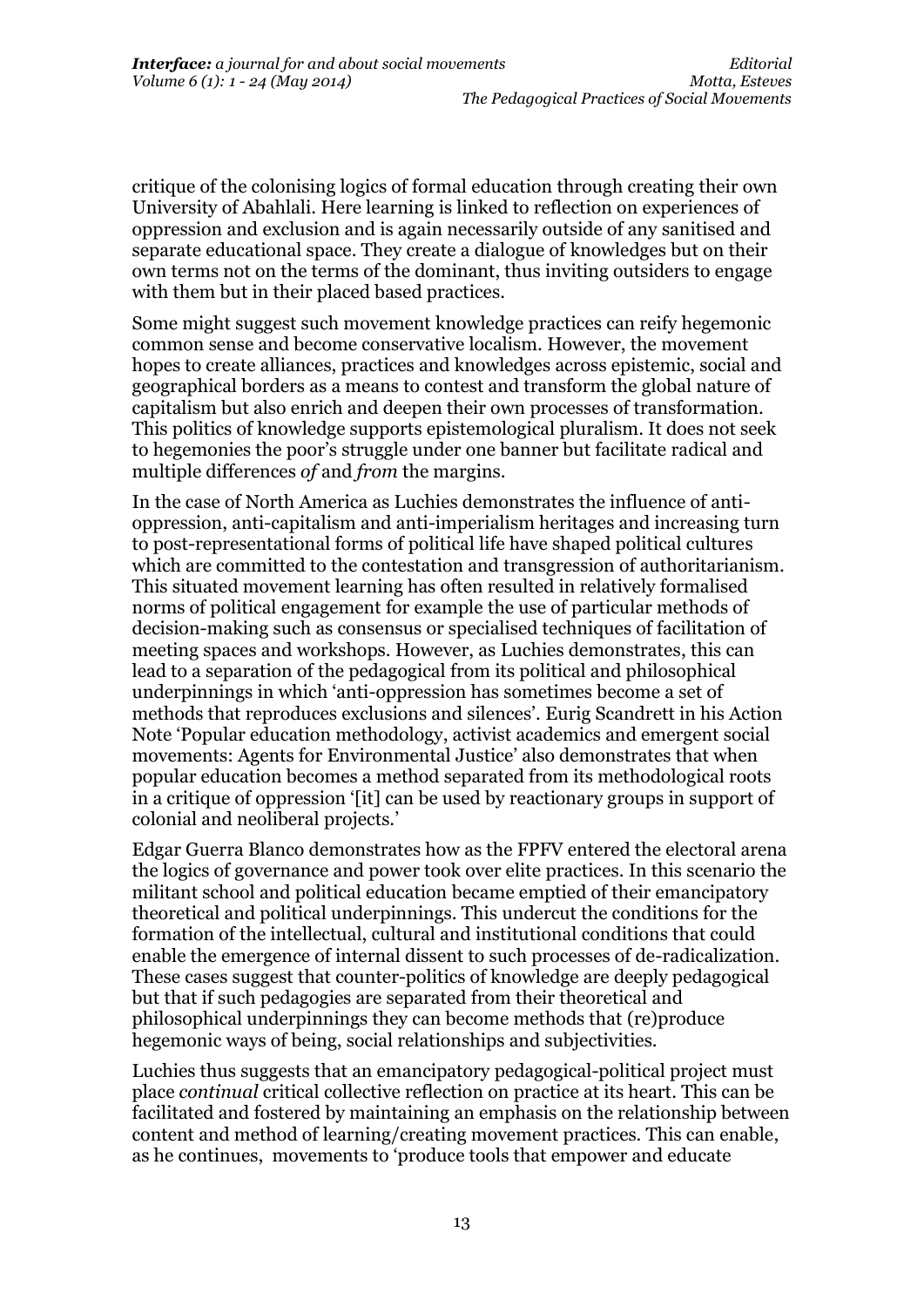communities against violence and marginalisation with movement organising; into every aspect of anti-authoritarian politics including decision making, organisational structure, division of labour, resources management, tracts, subcultural norms and security.'

Another form of formal learning and knowledge production occurs between movements and activist-scholars who inhabit both the space of the university and movement. Laurence Cox in his teaching note, which reflects from the perspective of one of the founders and facilitators of an MA course in Community Education, Equality and Social Activism, specifically designed for activists, argues that the course creates the temporalities which allow critical reflection on practice that help in the development of the organising capacities and reflexivity of participants. Central to this is the creation of alternative spatialities from those of movement spaces which are often concerned with the demands and needs of everyday organising. Rather spaces are created which bring activists together in small groups in which they might build the conditions of trust to reflect critically, through engagement with each other' struggles and other subaltern traditions of knowledge, on their own practise. His contribution foregrounds the important role that dialogues of knowledges in radical education spaces outside of the everyday of movement struggles can have in deepening processes of movement theorising. For these processes to facilitate a democratising of movement knowledge practices they need to maintain and embed their connection to movements to prevent the reinforcing of epistemic privileges and exclusions.

# **Teaching as a reconfiguration of the public**

As our contributors so poetically demonstrate the pedagogical practices of social movements affirmatively create other ways of knowing and being in the world through a weaving of multiple literacies and grounds of epistemological becoming. However, movements also enact pedagogies of negation, disruption and rupture against hegemonic politics of knowledge which systematically deny the subjectivity, knowledges and ways of knowing of those on the margins. This involves processes of resignification of dominant ways of producing public space, political agency and normalised subjectivities.

Appearing as embodied knowing subjects, as Anne Harley demonstrates in 'The Pedagogy of Road Blockages' involves not only situated learning by movements but situated practices of teaching the broader community. Such teaching as she describes can be conceptualised as a Gramscian 'war of manoeuvre' which enacts an affirmative contestation of hegemony. The movement seeks to teach that those presented as criminalised surplus count, think, and are not voiceless but need to be listened to. As she argues 'road blockages potentially allow for a rethinking and re-theorising of social movement pedagogy not only as learning within such movements, but as a conscious 'teaching' of an alternative truth'.

Such a reconceptualization of movement pedagogy stretches our understanding to include practices of deconstruction and displacement through embodied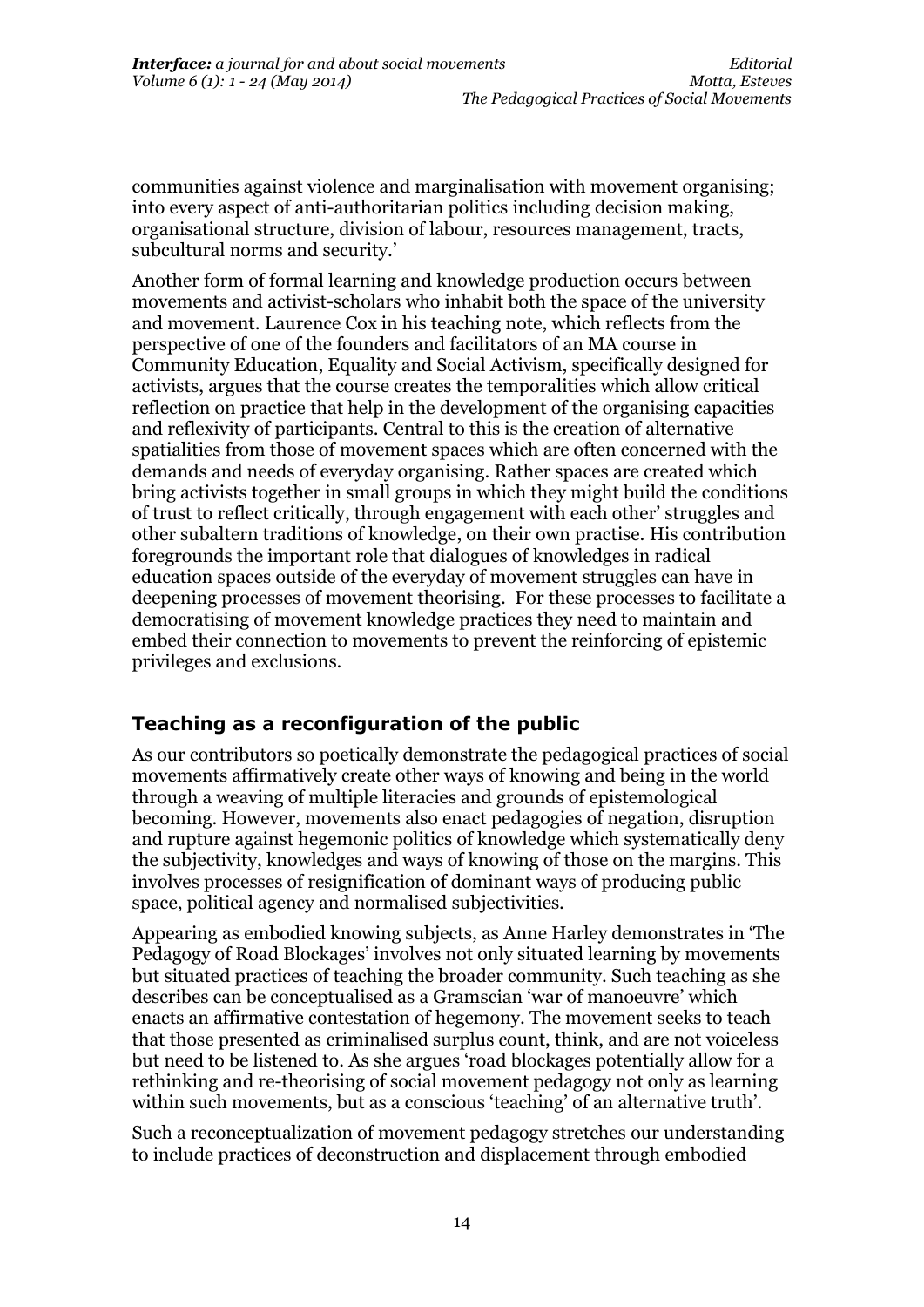public practices of presence and resignification. As Anne Selmeczi in her article, 'Dis/placing political illiteracy: The politics of intellectual equality in South African shack-dwellers' argues, Abahlali disrupts (mis) representations and spatialised practices which (re)produce them as politically illiterate. As she shows the movement is excluded from the public and labelled as disruptive and violent. Thus to become legible subjects involves a disruption of the terms and spatial constitution of the public. Such disruption of necessity creates multiple literacies as the hegemonic praxis of the political makes them mute, silent and unintelligible. In such conditions of life the embodied occupation and disruption of public space becomes a literacy which creates speech, visibility and intelligibility, re-framing the terms of the debate.

These disruptions facilitate processes of active subjectification in resistance to processes of signification which seek to produce shack-dwellers as politically illiterate. As Selmeczi describes these practices '[are] performances of the shackdwellers' self-affirmation as "questioning people" effectively disrupting the order of knowledge that seeks to mask the contingency of equality and keep the shack-dwellers in their place…. [they] work to reassert the shack-dwellers' selfarticulation as speaking beings.' This recalls Walter Mignolo's (2009) argument for epistemic disobedience as both a geo and bio-politics of knowledge. By this he means disobedience against the contemporary positioning of colonised people as less than human who act to rupture such placement of political illiteracy. It also resonates with Wiredu's (1995) appeal to 'epistemic awakening' as a means to counter epistemic obedience to the violent logics of contemporary capitalism.

### **On the margins of the margins: the embodied, affective and spiritual in becoming otherwise in theory and practice**

Existing on the margins of reflections on the politics of knowledge is attention to the embodied attachments, affective commitments and spiritual practices that are valued and devalued in hegemonic politics of knowledge but which become central in the creation of an emancipatory politics of knowledge.

The pedagogical practices of movements disrupt the 'normal' embodied attachments and affective commitments of the hegemonic subject of knowing. As demonstrated by Luchies the painstaking commitment and work to transform internal movement violences and exclusions involves developing the conditions of voice of, and active listening to, those who have been silenced. This transgresses the hegemonic subject of knowing who seeks to master the world and others in order to demonstrate the truth of their arguments and knowing. Rather it involves creating ethical commitments to each other and recognition of the other within and without, of that which is exiled and cast out by the violent logics of capitalist subjectification (see, Motta 2013 for discussion of the other within and without).

An intellectual-philosopher from the margins as our contributors demonstrate is of necessity in relation with others, collectively co-producing and facilitating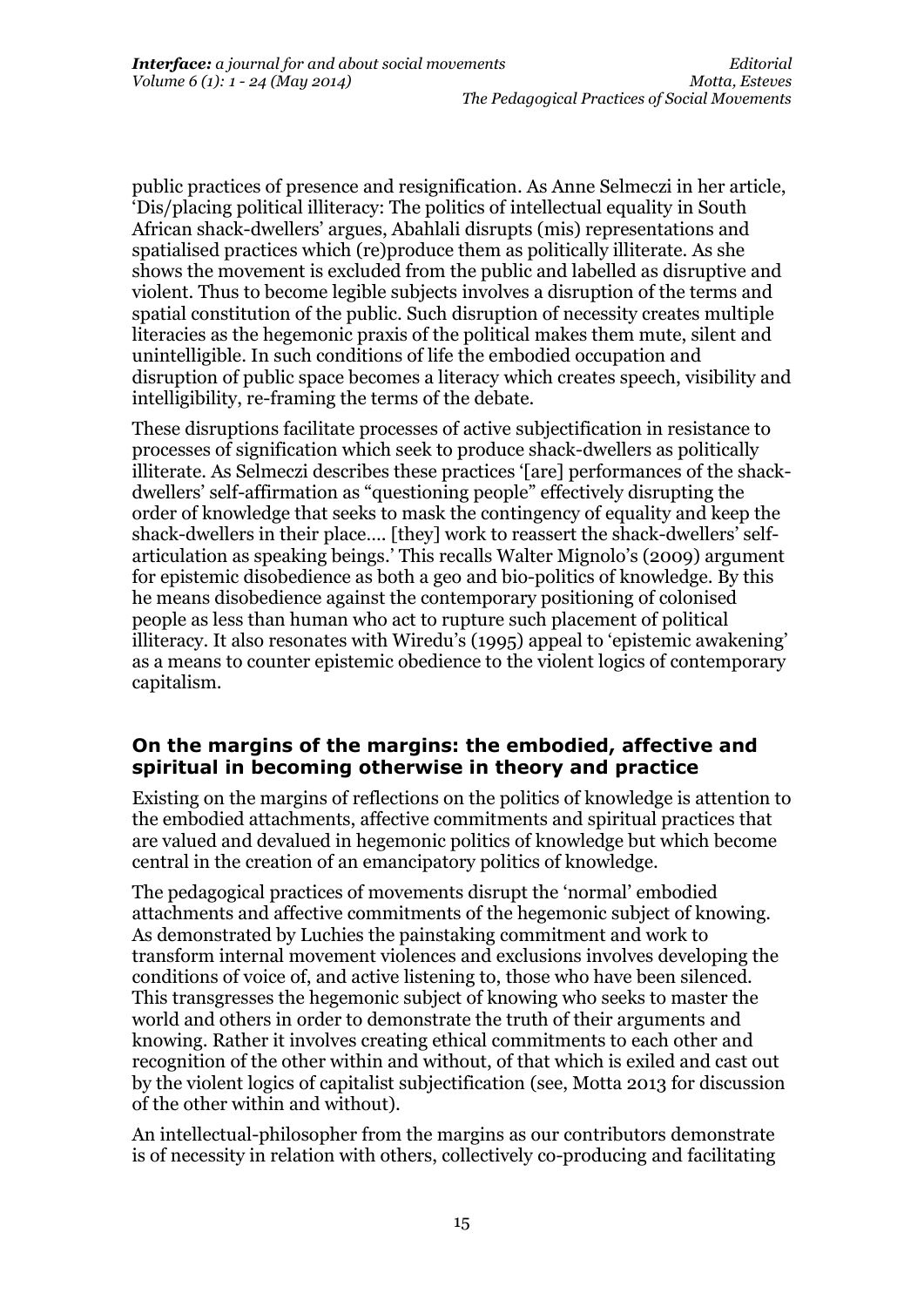emancipatory knowledges. Such subjects transgress practices of shaming and (mis) naming characteristic of the knowing subject of capitalist coloniality and instead as Figlan describes (cited in Robertson, this issue) 'someone who, firstly, knows their surroundings, knows their environment, and secondly, someone that humbles themselves not to be bullying or arrogant but instead to show a big mind by being able to adjust to their environment in a way that is not intimidating or undermining for the people in that environment'.

New emotional literacies are fostered in movement's practices which nurture the coming into being as political subjects of oppressed communities. Spaces are created, as both Gerald Gill in his contribution about knowledge practices in Abahlali and Cynthia Cockburn in her contribution 'Exit from war: Syrian women learn from the Bosnian Women's movement' detail**,** in which trauma can be witnessed and stories of everyday oppression spoken. Here vulnerability is not repressed and denied but rather embraced as a form of strength and courage. The power of tears creates openings in which enforced silence can become active voice. This recalls the practices of feminist consciousness raising in which honouring and speaking without fear the embodied experiences of oppression and trauma was a fundamental building block of enabling the appearance of subjugated knowledges and oppressed subjects (hooks, 1990; Anzaldúa, 2007).

This also speaks to the reflections in the action note by Ed Lewis and Jacob Mukherjee "Demanding the Impossible? An experiment in engaging urban working class youth with radical politics' in which they discuss their experience of organising a London based summer school about radical politics and activism for 16-19 year olds. When the course focused on oppression and exploitation as something external to participants lives it didn't motivate the forming of collective solidarities or collective political agency that stretched beyond the 'classroom' space. However, when they revised the structure of the course to bring participant experience to the centre of the summer school this resulted in the formation of collective solidarities and a qualitatively different relationship between the young people, the course and political activity. Key to this was pedagogy of disruption that challenged taken for granted assumptions of participants through creating a dialogue between their experiences and other knowledges. The authors-facilitators were able to develop pedagogies of discomfort that were productive and creative, demonstrating the important role of affective pedagogies in creating transformatory learning spaces (see also Boler and Zembylas for a conceptualisation of pedagogies of discomfort). As they argue this demonstrates the narrowness of rationalist assumptions about what motivates and inspires political action and agency.

Such affective commitments and practices do not exclude pedagogies of embodied resistances, as occupations and resignification of the public foregrounds. However, in constructing the conditions for epistemological pluralism and multiple grounds of epistemological becoming, our contributors also foreground the expectation that those outside movements also actively resist hegemonic processes of subjectification as knowing-subjects. Abahlali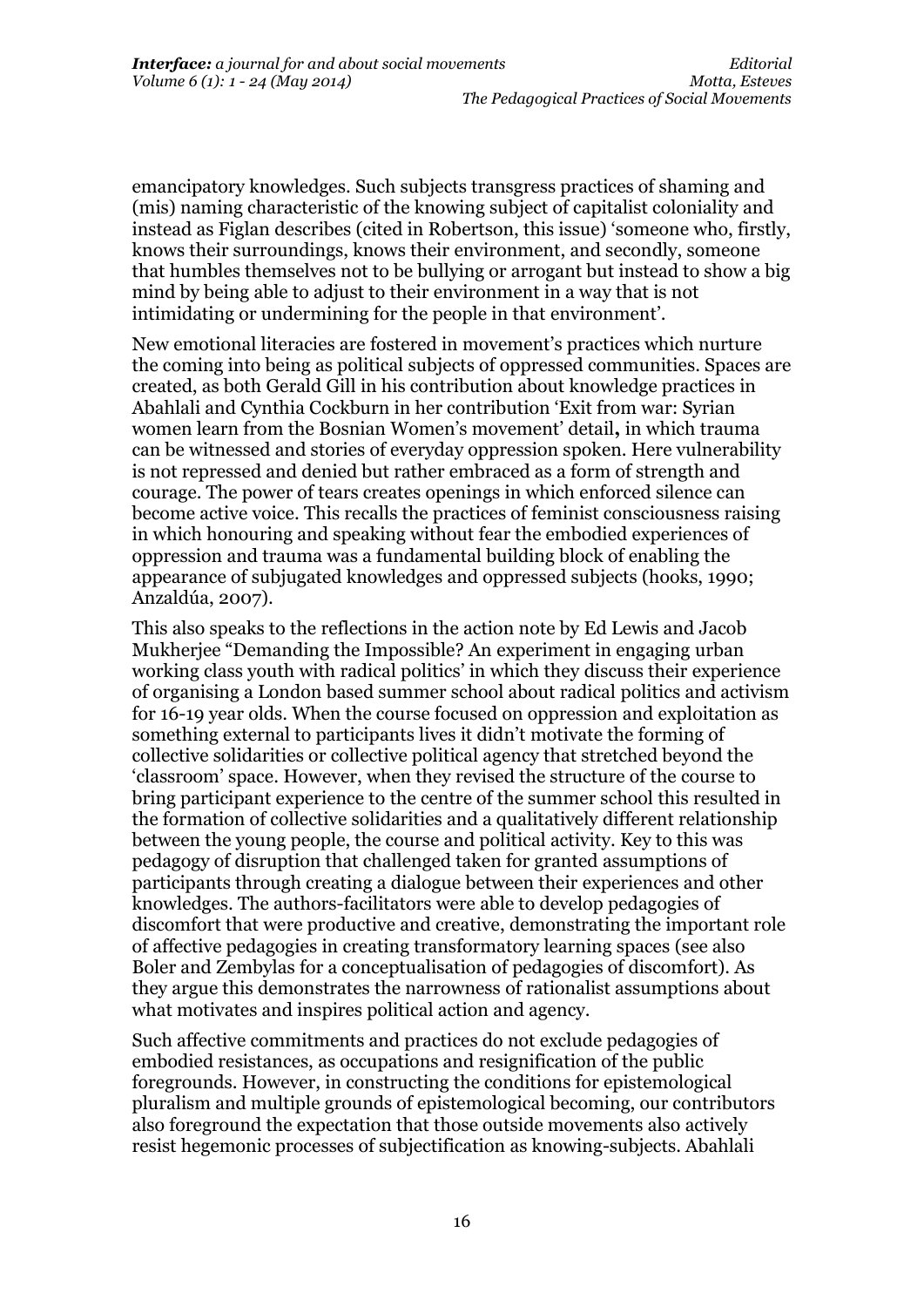seek to step across the false epistemological, social and geographical borders that separate us. However, as Gerald Gill shows in his contribution, they expect that 'outsiders' walk with humility and have willingness to learn from and with the poor. This recalls a recent contribution by Jamie Heckert, Anarchy without Opposition (2013) in which he asks 'what new possibilities arise when we learn to cross, to blur, to undermine, or overflow the hierarchical and binary oppositions we have been taught'. This involves not fostering critical distance- a common imperative of hegemonic knowing practice- but rather nurturing critical intimacy. When stepping across these (false) borders the embodied attachments and affective commitments learnt in such encounters involve activist-scholars unlearning those elements of themselves that reproduce the oppressor's logics and learning themselves anew (Motta, 2013).

Other contributors focus on forms of embodied and spiritual knowing as essential to the creation and flourishing of counter-politics of knowing and becoming. Rhiannon Firth analyses how processes of collective map making can create a new sense of place and of dwelling in the city, which deepens the capacity to autonomously author the map-creators' lives and communities. The maps in the process of their creation and their existence as a subaltern language reconstitute social bonds and horizons of hope. Through constituting sociabilities and solidarities they can facilitate the emergence and consolidation of autonomous communities and ways of life. As Firth describes 'the process of mapping has the potential to reconstitute subjectivities through affective learning, to reconstitute social bonds through affinity and to act as a basis for bringing new worlds into being'.

As Langdon et al. demonstrate symbolism and spirituality are essential elements in the development of epistemic disobedience and appearance for the Ada Songor Advocacy Forum. Meaning making and being in the world are constituted through the literacies of symbolism, storytelling and embodied connections with the land and broader cosmos. It is worth citing at length Kofi Larweh, one of the article's authors, for his ability to capture this epistemicontological inter-connectedness

When we were growing up, knowledge and wisdom was presented in the form of Ananse Stories and you have animals and trees talking and it helps to build the imagination so that one is led in the spirit to experience what is good. Now, our people are storytellers. All the history of the community is, is written in songs, in stories that are handed over from one generation to the other and so, people would even say what is going on in the community in the form of animals or trees, birds or whatever, in a certain way. Our people are great storytellers. That is the reason why I started by saying that what has been expressed has two forms, the spirit and the letter…And our work, in the field, is to help people tell their stories. Is to help people come out with these images so that it will stick, the images stick better, because that is what people will remember. Even up to this day, those who said these things and those who heard will know that, when you're talking of the thumbless hand, the dog and the chameleon, they know what they are talking about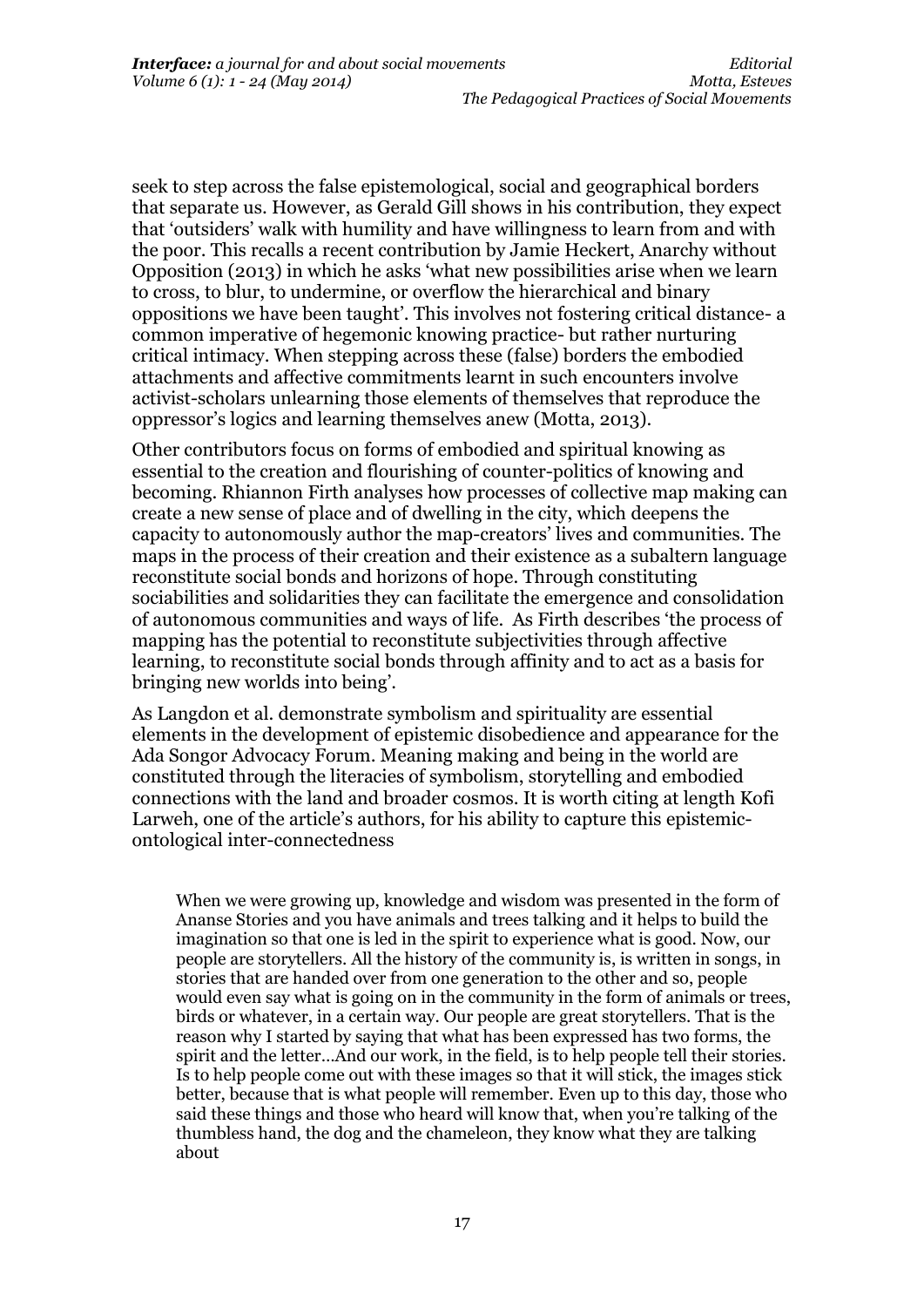John Hammond in his contribution about Mística in the MST also demonstrates how Christian mysticism and symbolism are central elements that help understand the sociabilities, solidarities and commitment of the movement. Mistica as he describes abounds in symbols, material objects with deep meaning, incorporating everyday products and tools. It involves the enactment of performances which bring dignity and pride to communities who are constructed as ignorant, politically illiterate and uncivil in dominant literacies. The collective spirit and energy created in such performances enact a utopic function. This helps create and sustain emotional literacies that support continued embodied commitment and courage in the face of injustice and capitalist violences. As Roselli Caldart (cited in Hammond, this issue) describes 'Mistica is the seasoning of the struggle, the passion that enlivens militants.' This is echoed in the contribution by Gerald Gill in which he demonstrates how Abahlali develop a new concept and ethical orientation to their praxis related to the Southern African Philosophy of Ubuntu 'a duality of individuality and simultaneous unity'. This facilities processes in which taking care of one another is experienced as a form of power and dignity. It can result in public embodied processes such as protest dance, toyi-toyi which embodies this unity in diversity and enables, as Gil describes 'distanc[ing] from fear and symbolize[s] a triumph of spirit.

Nathalia Jaramillo and Michelle Carreon in their contribution 'The Pedagogy of Buen Vivir' foreground recognition of the multiple cosmologies that underpin emancipatory politics of knowledge. They suggest that these are epistemological-ontological struggles and practices of (re)-learning ways of life and forms of subjectivity other than those of neoliberal capitalist-coloniality. Dialogical spaces of engagement and relating become central in this pedagogy but as they argue (citing Walsh, 2011, p. 51) 'The principles of struggle and transformation are no longer simply about identity, access, recognition or rights, but about perspectives of knowledge that have to do with the model and logic of LIFE itself'. Echoing other contributors these emancipatory pedagogical practices are rooted in commitments to solidarity and reciprocity in which care for self, other and the earth/cosmos become central to processes of transformation.

Our contributors highlight therefore the important role of embodied commitments, affective attachments and everyday spiritualties in the weaving of subjects, social relationships and communities differently from the logics of capitalism. They bring to the centrality of this process practices of learning how to build community, solidarity and forms of listening to each other which challenge the knowing subject and knowledge practices of coloniality. Affective practices of opening and openness weaved through emotional literacies which value humility, kindness and care create the pedagogical possibilities for transforming processes of subjectification into active processes of multiplicity and becoming.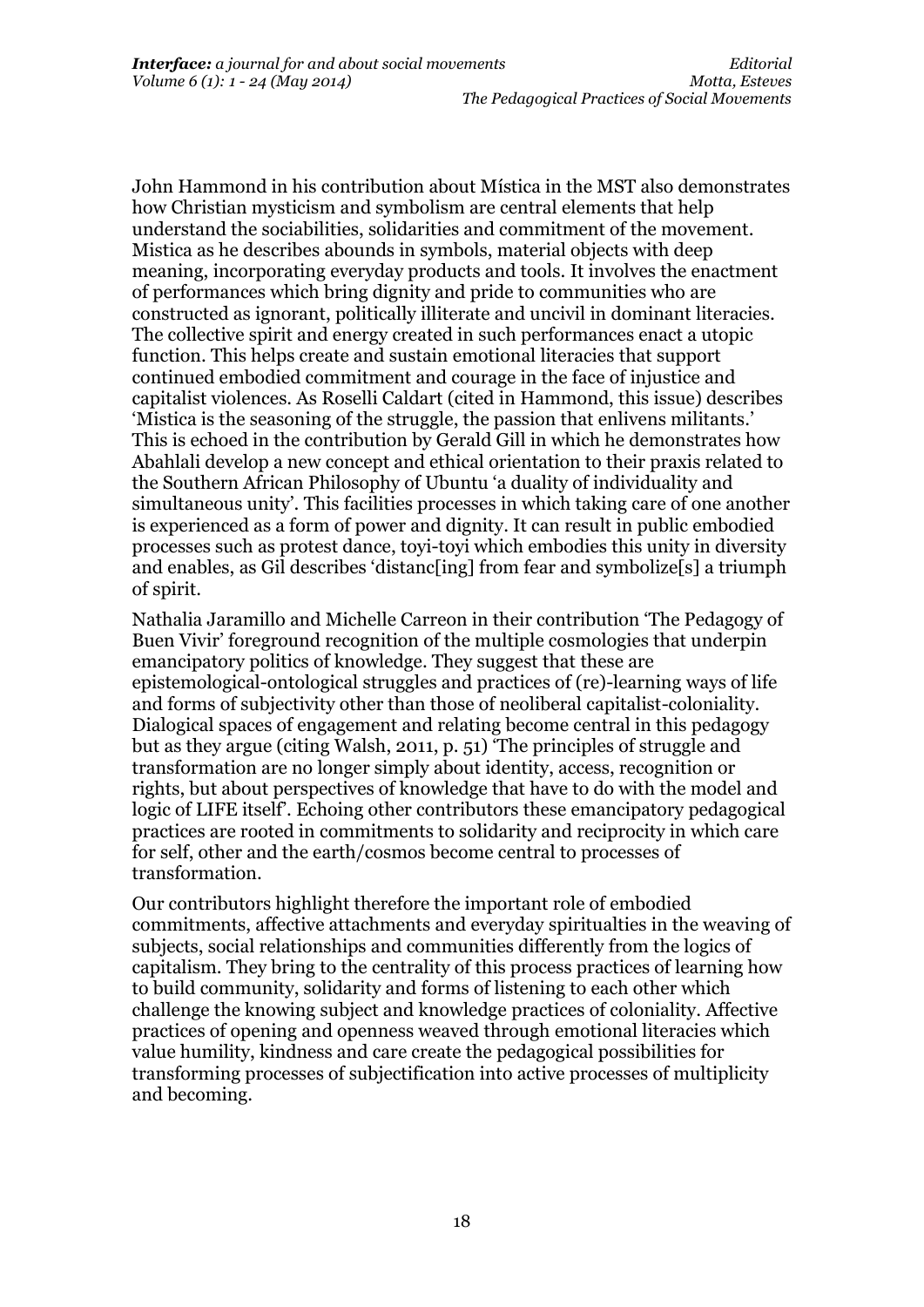### **Non-thematic contributions**

There is a strong resonance between the topic of this issue of *Interface* and the contributions for the non-thematic area: The need to broaden our focus from the "macro" level and the abstract to the "micro" level, that of the concrete, of the everyday life, of embodied identities, as well as of the embodied experience of political projects. Such broadening of focus helps us not only to understand the hidden, often silenced dynamics of oppression that often underlie emancipatory and revolutionary projects, but also how such dynamics are either kept "silent", reinforced and reproduced, or unlearned and dismantled as a result of internal learning processes.

This section also shows the importance of community organizations as sites of "unlearning' of hegemonic worldview and assertion of counter-hegemonic identities and political projects. It also shows how they can be a backbone for grassroots struggles when "old" social movement organizations, like labour unions, are defeated by a too unequal power relationship with capital or become co-opted by the semantics and modes of functioning of mainstream interests. Schaumberg and Sarker's pieces call our attention to these realities by showing the importance of community organizations in the infusion of new strength in labour union struggles. Schaumberg uses the relative placidity of organized labour regarding "socially acceptable" job cuts at Opel Bochum (Germany) as an example of how the vertical, bureaucratic dynamics of labour unionism, with their implicit learning mechanisms, socialize their top officials into a mode of operation that make them think and act in a way that is more in tune with the interests of top management than that of the workers.

Sarker's article shows how, despite the neoliberal reforms that marked Indian politics in the last two decades, which are likely to deepen with the election of the new executive led by the Bharatiya Janata Party, the labour movement remained a strong, significant and class-rooted force of opposition to neoliberalism. That happens because, unlike in Schaumberg's account of the labour movement in Bochum, labour unions in India work closely with community-based struggles and have been partnering with grassroots organizations of small entrepreneurs, unemployed youth, the urban poor, landless peasants and other groups of non-unionized workers marginalized by the capitalist economy. The fact that many of these groups are inspired by Gandhian and other social reform ideologies that are not directly associated with "classical" Marxism helped to infuse the labour movement with grassroots epistemologies that contributed to the development of a comprehensive counter-hegemonic stance against neoliberal reforms. Such epistemological cross-fertilization from grassroots struggles also contributed to the recent trend, from the part of labour unions, of organizing these workers and incorporating their demands among those of organized labour.

Ilyas' piece on the Al-Muhajiroun radical Muslim movement Al-Muhajiroun calls attention to the role of a totally opposite process in the facilitation of embodied, emotional and spiritual experiences that facilitate learning of the movement's objective: That of the use of often violent public performance in the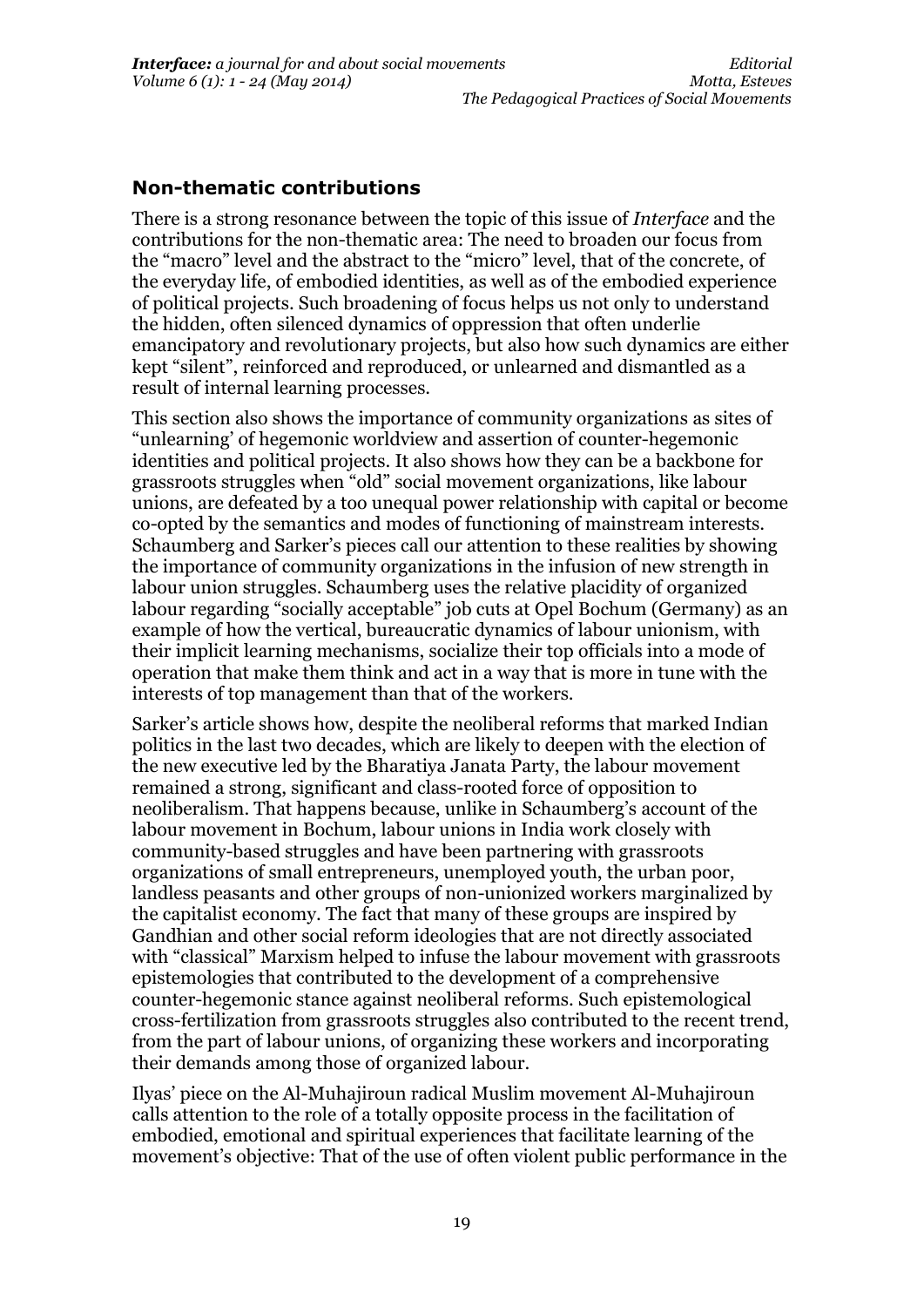streets, as well as in multi-media platforms, to transcend identifications with community-based specificities and promote a global socio-political and religious community, based on an emotional and religious identification with suffering Muslim communities is war-ridden zones. Through these methods, the movement aims to achieve its goal of deconstructing Christian/Western hegemony and promoting religious awakening, as well adherence to political causes of the Muslim world, among Muslims and non-Muslims alike. The article shows how movement leaders developed over time a significant degree of "brand awareness" that led them to apply this strategy in an increasingly more sophisticated way.

Foran and Wael's contributions invite us to "look under the radar" of what appear to be "victories" or "defeats" of social movements and into how the resulting embodiement and learning outcomes by participants. Foran shows that the setbacks that the environmental movement experienced at COP 19 actually resulted in learning processes that contribute to what "may well be the unglamorous, under the radar organizing" around "a re-imagined vision of climate justice" that "will take place at all points of the compass as the global justice movement does the hard work of building itself into a force to be reckoned with". Such "under the radar organizing" is leading to a more include strategy that aims "to include everyone from the young radicals to the longstanding and slower moving NGOs, institutions from local governments to schools and universities, communities of faith, labor organizations whether unionized or not, indigenous movements, and intergenerational activism". Wael's feminist analysis of the Tahrir Square movement in Egypt shows how "the foundation of nationalism and the technicality of revolutions" are based on a masculine, patriarchal approach to politics. In the absence of embedded and well-organized mobilizations around issues of identity, the voices of women and other social groups made subaltern by patriarchy will end up being marginalized and instrumentalised by the male, heteronormative "movement elite" and silenced as soon as its major goals are achieved. That will happen, despite the creation of "safe spaces" where non-normative identities can be expressed, if patriarchal norms and behaviours are not problematized and deconstructed.

The book review section follows a similar focus, with reviews of publications on non-western feminism, the embodied, the everyday life and modes of knowing the world beyond western rationality, namely in the fields of the imaginary and the spiritual. Maeve O'Grady offers a review of Brookfield and Holst's *Radicalizing Learning: Adult Education for a Just World*, which shows how critical pedagogies of adult education contribute to problematize and politicize the everyday life. Edgar Guerra Blanco reviewed Daza, Hoetmer and Vargas' *Crisis y Movimientos Sociales en Nuestra América: Cuerpos, Territorios e Imaginarios en Disputa*. Sara de Jong offered a review of Srila Roy's *New South Asian Feminisms: Paradoxes and Possibilities*. Kristen A. Williams reviewed David Harvey's *Rebel Cities: From the Right to the City to the Urban Revolution*. Markus Kip reviewed a powerful account of the importance of grassroots embedment and bottom-up organizing for movement success in *Organize! Building from the Local for Global Justice*. Eilís Ward reviewed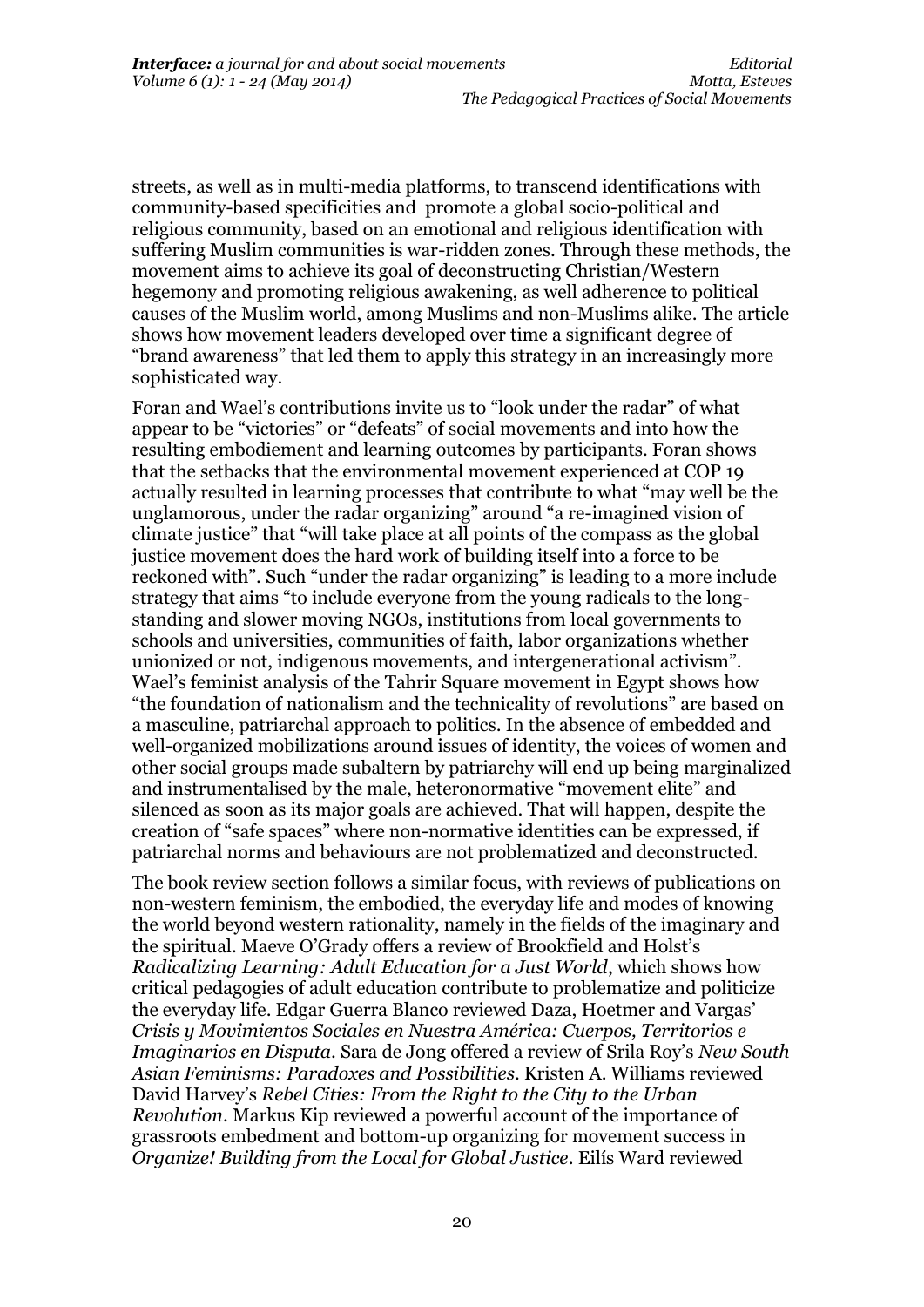Laurence Cox's *Buddhism and Ireland: From the Celts to the Counter-Culture and Beyond*, which analyses how a non-western form of spirituality can be culturally reinterpreted and used as a tool for the building of counter-hegemony in a semi-peripheral western country with a strong Catholic tradition.

### **Conclusion: pedagogising the political and politicising the pedagogical**

In this Introduction we have systematised some of the key thematics that emerge from the rich cornucopia of contributions that make up this special issue, The Pedagogical Practices of Social Movements, of *Interface*. We hope that the Introduction plays a performative utopic function in stimulating debate, reflection and engagement in our movements with the pedagogical in all its multidimensionality.

Clearly, counter-politics of knowledge are at the centre of our emancipatory struggles. At the heart of this is the pedagogical, understood as those processes, practices and philosophies that enable the unlearning of hegemonic forms of life, social relationships and subjectivities. As our contributors demonstrate the pedagogical practices of social movements involve the creation of embodied peopled memories, the (re)covery and (re)invention of subaltern philosophies and theorisations through an embrace of multiple literacies; and an epistemological privileging of the margins in which those made superfluous by contemporary capitalism appear as the emancipatory subjects of our times.

These philosophical and epistemological commitments are embodied in informal learning in everyday life of a movement, including the unlearning of the oppressor's logics in our internal practices and processes; formal educational spaces in which dialogues of knowledge are fostered; movement teaching which resignifies and reconfigures the public; and embodied and affective pedagogical practices which are embedded in the spiritual and cosmological.

As our contributors in this issue powerfully demonstrate the pedagogical practices of social movements are at the heart of the reinvention of an emancipatory politics of knowledge for the 21st century. They help to create the conditions of possibility for the emergence of subaltern subjects and movements, support the flouring of multiple grounds of epistemological becoming and can enable reflection upon and unlearning of the oppressor's logics as they mark our practices and struggles. Arguably, it is time to pedagogise the political and politicise the pedagogical.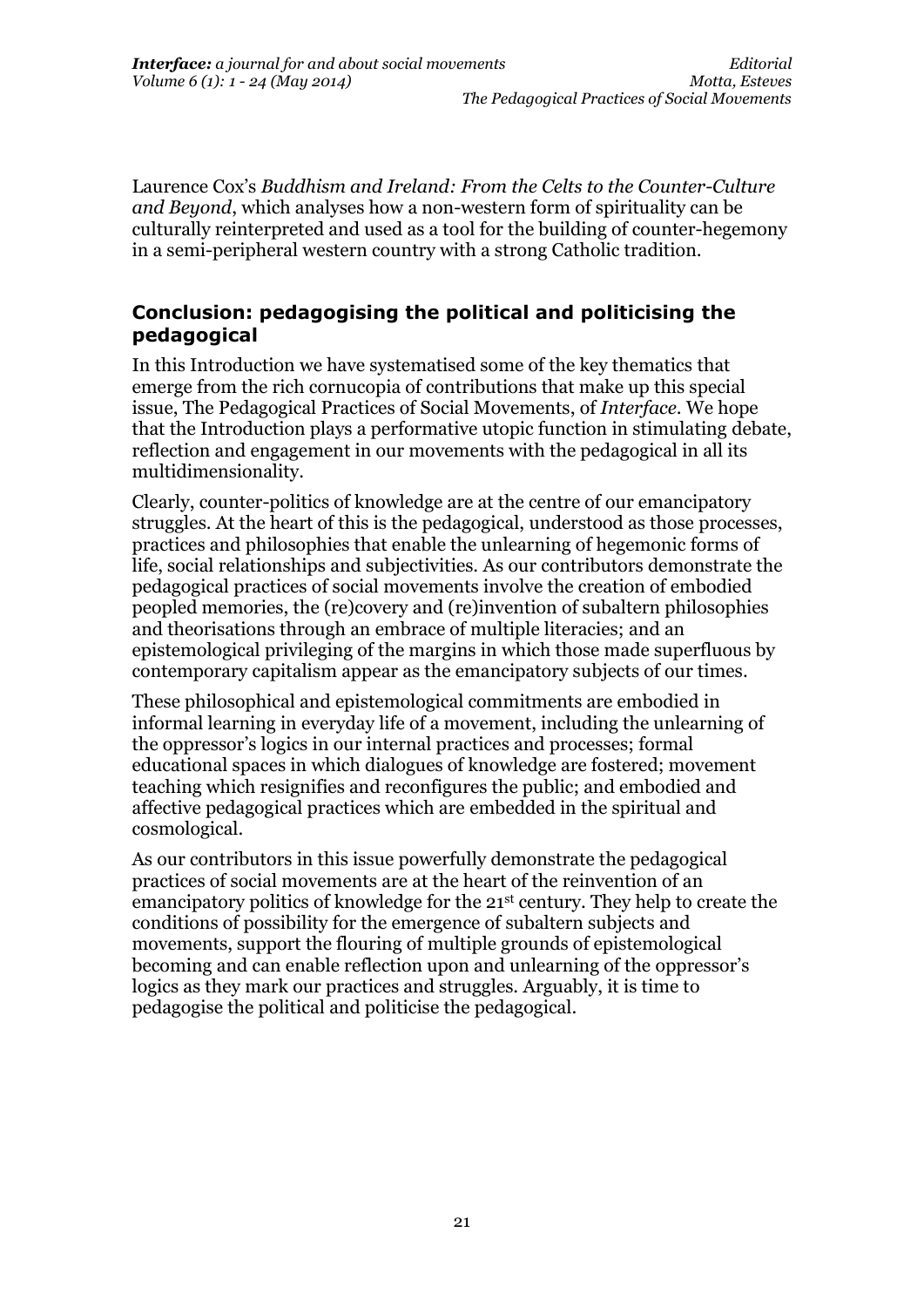### **References:**

Agathangelou, A.M. And L.H.M. Ling (2004), 'The House of IR: From Family Power Politics to the *Poisies* of Worldism', *International Studies Review* 6 (4), pp. 21-50.

Anzaldúa, Gloria (2007), *Borderlands/La Frontera: The New Mestiza*, third edition, San Francisco: Aunt Lute.

Boff. L & Boff. C (1996) Introducing Liberation Theology, Orbis Books

Boler, M. and Zembylas (2003), 'Discomforting Truths: The Emotional Terrain of Understanding Difference', in P. Trifonas (ed.), *Pedagogies of Difference: Rethinking Education for Social Justice*, London: Routledge, pp. 107-130.

Cendales. L, Mejia. JMR, Munoz. JM (2013) Entretejidos de la educación popular en Colombia: CEAAL

Day, Richard. J.F. (2005), *Gramsci is Dead: Anarchist Currents in the Newest Social Movements*, London: Pluto.

di Angelis, Massimo. (1996), "Social Relations, Commodity-Fetishism and Marx's Critique of Political

Economy".<http://homepages.uel.ac.uk/M.DeAngelis/FETISH6.pdf>

Fals Borda, O. (2001), 'Participatory (Action) Research in Social Theory: Origins and Challenges', in P. Reason and H. Bradbury (eds.), *Handbook of Action Research: Participative Inquiry and Practice*, London: Sage, pp. 27-37.

Fanon, Franz. (2008) [1961], *Black Skin, White Masks*, New York: Grove Press.

Foucault, Michael. (1980), *Power/Knowledge: Selected interviews and other writings, 1972-1977*, Hassocks: Harvester Press.

Freire, Paulo. (2001), *Pedagogy of the Oppressed*, New York: Continuum.

Gil, H., K. Purru and G. Lin (2012), 'In the Midst of Participatory Action Research Practices: Moving towards Decolonizing and Decolonial Praxis', *Reconceptualizing Educational Research Methodology* 3 (1), special section, pp. 1-15.

Gramsci. Antonio. (1971) Selections from the Prison Notebooks (eds) Hoare. Q & Novell-Smith. G, London: Lawrence and Wishart.

Heckert. Jamie. (2013) Anarchy without Opposition, in D. Shannon, C.B. Daring and J. Rogue (eds.), *Queering Anarchism: Addressing and Undressing Power and Desire*, Edinburgh: AK Press. Available from:

OccupyWallStreet.net [http://occupywallstreet.net/story/anarchy-without](http://occupywallstreet.net/story/anarchy-without-opposition)[opposition](http://occupywallstreet.net/story/anarchy-without-opposition)

Holloway, John. (2002) *Change the World Without Taking Power*, London: Pluto.

hooks. bell. (2003) Teaching Community: Pedagogy of Hope, London, Routledge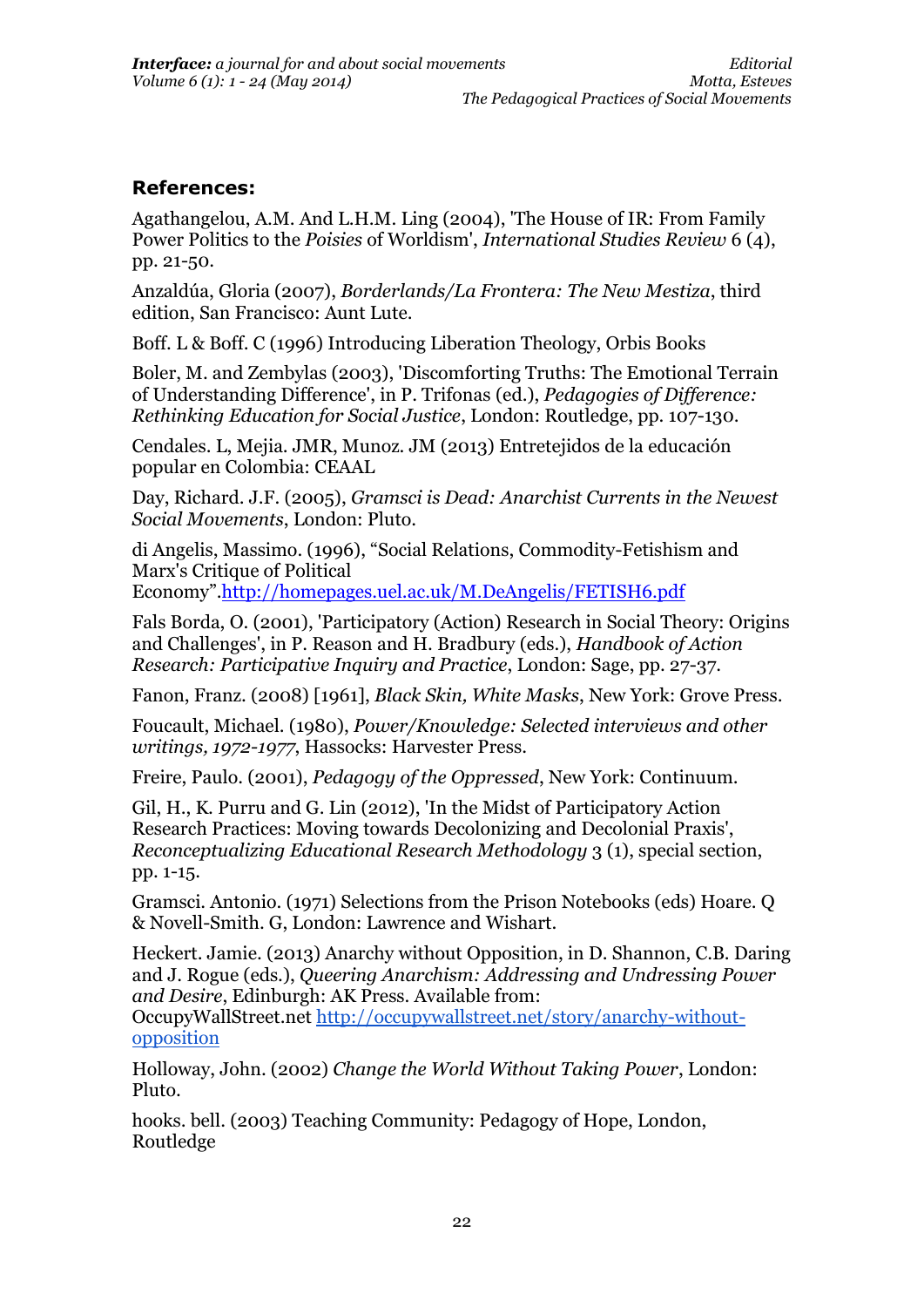Kosofsky Sedgwick, E. (1990), *Epistemology of the Closet*, Berkeley, CA: University of California Press.

Kropotkin, P. (1896), "The State: Its Historic Role".

<http://theanarchistlibrary.org/library/petr-kropotkin-the-state-its-historic-role>

Lorde, Audrey (1978), *Uses of the Erotic: The Erotic as Power*, New York: Out and Out.

Lugones. Maria. (2010) Towards a Decolonial Feminism, Hypathia, 25:5, pp...742-759

Mansell, Jon. J. (2013) 'Naming the World: Situating Freirean Pedagogics in the Philosophical Problematic of Nuestra América' in S. C. Motta and M. Cole (eds.) *Education and Social Change in the Americas*. New York/London: Palgrave Macmillan Press.

Mignolo, Walter. D. (1996), *Local Histories/Global Designs: Coloniality, Subaltern Knowledges and Border Thinking* (1999), Princeton: Princeton University Press

Mignolo, Walter.D. (2009), 'Epistemic Disobedience, Independent Thought and De-Colonial Freedom', *Theory, Culture and Society* 26 (7-8), pp. 1-23.

Motta, Sara Catherine and Cole Mike. (2014) *Constructing 21st Century Socialism: The Role of Radical Education.* New York/London: Palgrave Macmillan Press.

Motta, Sara Catherine. (2013) 'The Storytellers of Critique: Becoming Otherwise in Practise and Theory' paper presented as the Counter-Conducts Workshops, University of Sussex, November 2013.

Motta, Sara Catherine. (2011) "Notes towards Prefigurative Epistemologies" in Social Movements in the Global South: Dispossession, Development and Resistance, (eds) Motta. S. C & Nilson. A London, Palgrave

Nakata, Martin, Nakata, Victoria, Keech, Sarah and Bolt Reuben (2012) 'Decolonial goals and pedagogies for Indigenous Studies' *Decolonization: Indigeniety, Education and Society*, 1:1, pp. 120-140.

Negri, A. (1999), *Insurgencies: Constituent Power and the Modern State*, Minneapolis: University of Minnesota Press.

Rahman, Anisur. (1993) People's self-development: perspectives of participatory action research ; a journey through experience. London: Zed Books.

Sousa Santos. Boaventura. (2007) Beyond Abyssal Thinking: From Global Lines to Ecologies of Knowledges, Eurozine, <http://www.eurozine.com/articles/2007-06-29-santos-en.html>

Vaneigem, Raul. (1967), *The Revolution of Everyday Life*.

Wiredu. Kwasi. (1995) *Conceptual Decolonization in African Philosophy: Four Essays*. Ibadan, Nigeria: Hope Publications.